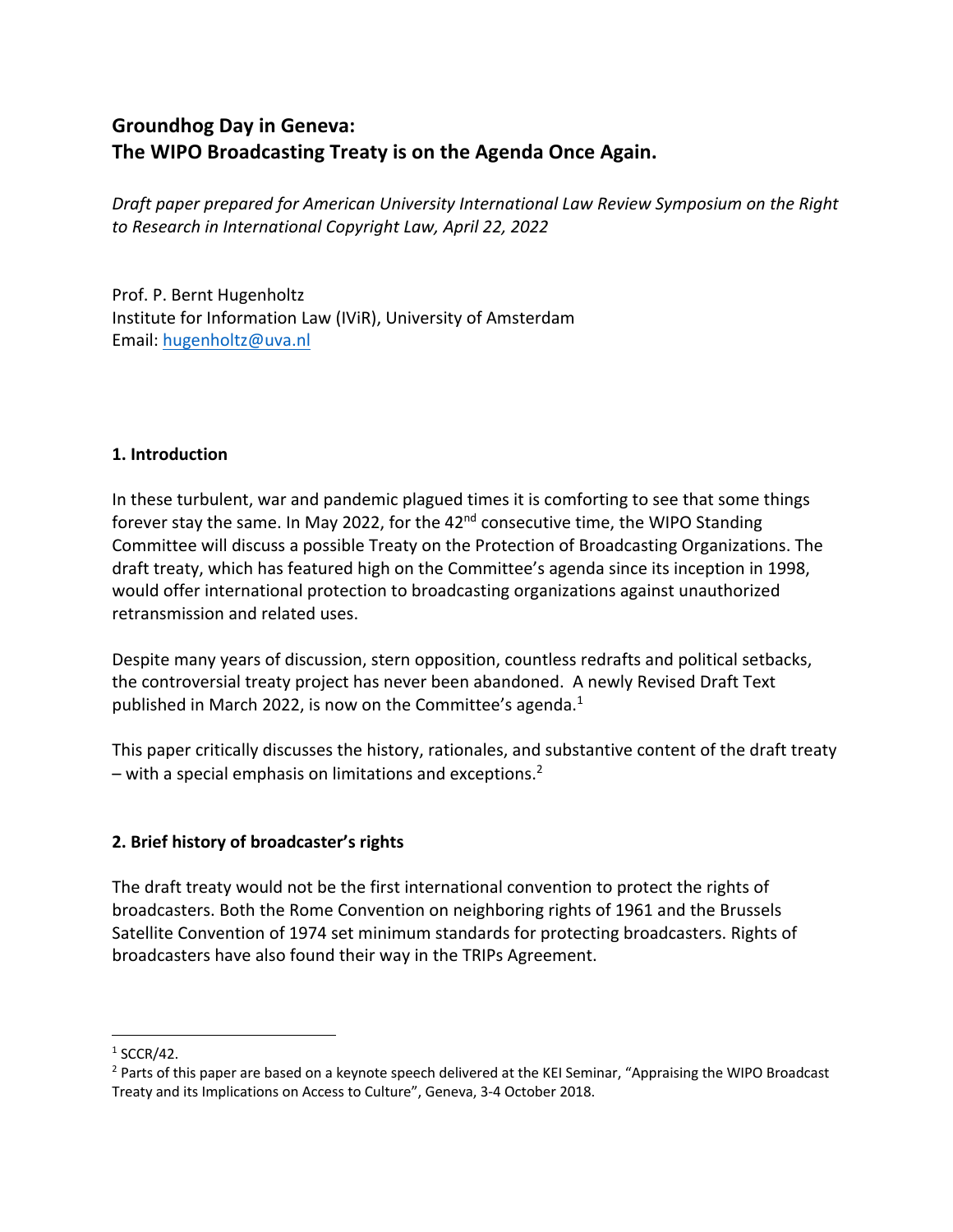#### Rome Convention

Broadcasting organizations were relatively late in embracing neighboring rights. In the years preceding the adoption of the Rome Convention, many broadcasters actually opposed international recognition of neighboring rights. The broadcasters were generally afraid of the extra costs that rights for performing artists and phonogram producers (record companies) – the intended beneficiaries of the treaty – would entail for radio and television broadcasting. In the end, they were lured into supporting the Rome Convention with the promise of a new right of their own.<sup>3</sup>

The International Convention for the Protection of Performers, Producers of Phonograms and Broadcasting Organizations eventually saw the light in Rome in 1961.4 Article 13 of the Rome Convention grants several minimum exclusive rights to "broadcasting organisations" with respect to their "broadcasts" – terms that the Convention does not attempt to define. The Rome minima comprise the rights to authorize the rebroadcasting, fixation and reproduction thereof and the communication to the public in public places. Importantly, protection under Rome does not extend to acts of cable (re)transmission or other forms of *wired* transmission. The Convention defines 'rebroadcasting' as "the simultaneous broadcasting by one broadcasting organisation of the broadcast of another broadcasting organization", where 'broadcasting' means "the transmission by wireless means for public reception of sounds or of images and sounds" (Article 1 (f) and (g) Rome Convention).

Contracting States are to protect the rights granted for a minimum term of twenty years computed from the end of the year in which the broadcast occurred (Article 14 (c) Rome Convention). Article 15 (1) Rome Convention lists permitted exceptions, such as, private use, reporting on current events, ephemeral fixation, and use for teaching and scientific research, roughly in line with Articles 10, 10bis, and 11bis of the Berne Convention. Additionally, Article 15(2) generally allows Contracting States to provide for limitations similar to those provided for in national copyright law.

The Convention has become a template for national provisions on the protection of neighboring rights in many countries across the world. Nevertheless, adherence to the Rome Convention is still far from universal. In 2022, 96 states have ratified Rome,<sup>5</sup> half of total WIPO membership (193). Non-Rome states include major countries such as the United States, China, the Republic of Korea, Indonesia and South Africa.

Nevertheless, even countries that have not embraced the Rome Convention's neighboring rights model might still offer broadcasters protection under a variety of legal doctrines, such as

<sup>&</sup>lt;sup>3</sup> Sam Ricketson, The Berne Convention for the protection of literary and artistic work: 1886-1986, (1987) Kluwer Queen Mary College, University London, p. 3; Guibault & Melzer, p. xxx.

<sup>4</sup> International Convention for the Protection of Performers, Producers of Phonograms and Broadcasting Organizations, Rome, October 26, 1961.

<sup>5</sup> See WIPO web page on the Rome Convention, available at https://www.wipo.int/treaties/en/ShowResults.jsp?lang=en&treaty\_id=17.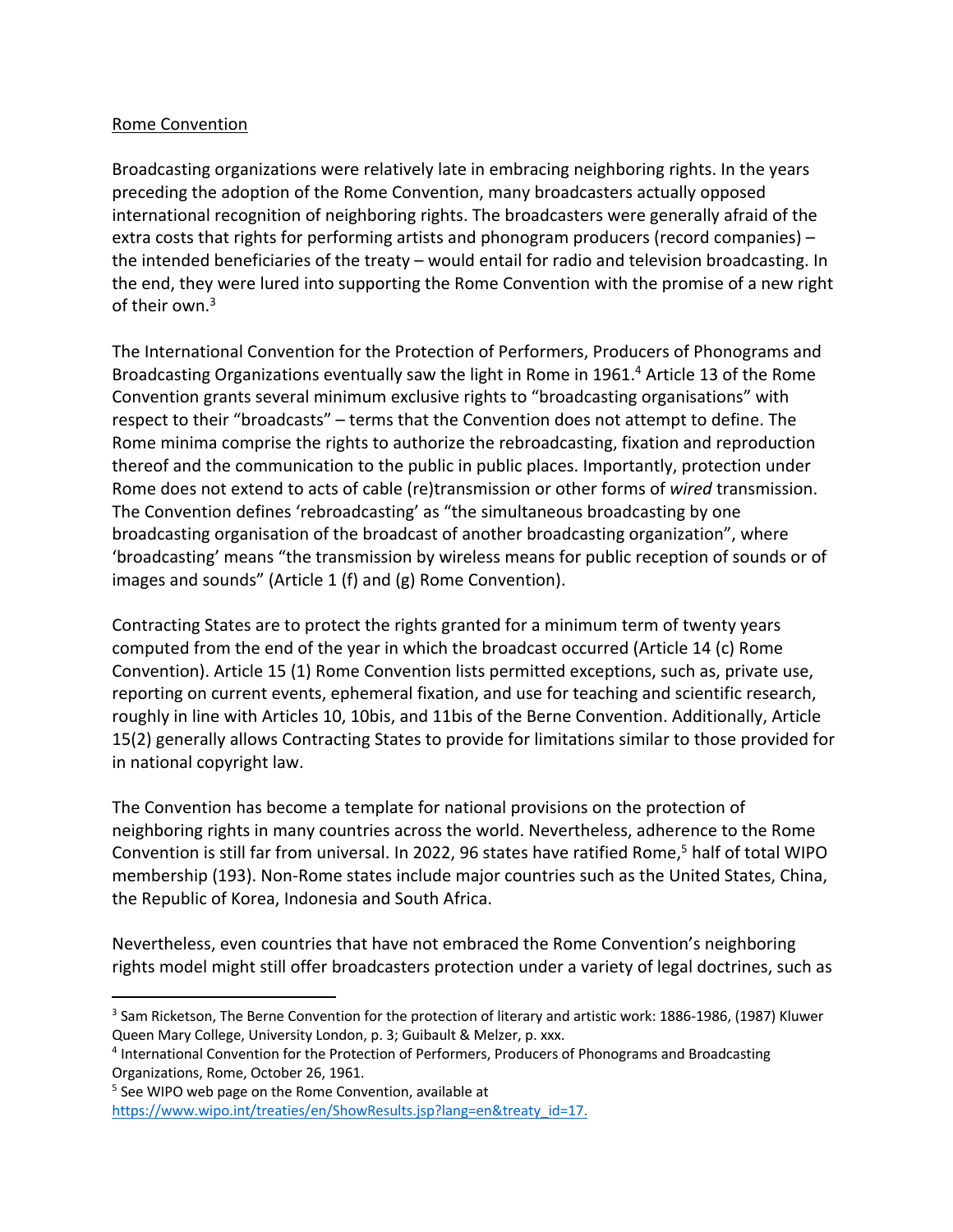copyright law, unfair competition law or telecommunications law. For example, in the United States broadcasts are protected by copyright under the US Copyright Act.<sup>6</sup> Because the US Act requires fixation as a precondition for protection, live broadcasts that are not previously fixed would not be protected. The U.S. Copyright Act has solved this problem by defining the term "fixed" in such a way that live broadcasts are eligible for copyright protection when the broadcast signal is fixed simultaneously with the broadcast.<sup>7</sup>

#### Brussels Satellite Convention

The first WIPO Convention to deal exclusively with the rights of broadcasters is the Brussels Satellite Convention of 1974. **<sup>8</sup>** The Convention obliges Contracting States to prevent the unauthorized distribution by satellite of any program-carrying signal prior to its being broadcast. The Convention solely protects so-called "pre-broadcast signals" transmitted by satellite – on their way from (mobile) studio to broadcaster, from one broadcaster to another or to cable distributors or other intermediary recipients. The Convention does not apply to signals directly broadcast via satellite (DBS). In other words, protection is limited to the uplink and downlink segments of the satellite-based communication chain.<sup>9</sup>

The Brussels Convention complements the Rome regime that protects broadcasts only insofar as the signals are intended for the general public. These differences in scope and focus explain why the number of contracting states to the Satellite Convention has remained small. Just 38 states have adhered, notably including the United States.

Yet, the Brussels Convention does present an interesting model for the international protection of broadcasters, which differs from the neighboring rights approach of the Rome Convention in several respects.<sup>10</sup> Article 2 of the Brussels Convention protects against distribution of programcarrying signals<sup>11</sup> rather than against distribution and subsequent uses of the signal's content, the broadcast.<sup>12</sup> Moreover, Article 2 does not oblige states to create any exclusive rights in the protected signals. The "adequate measures" required by Article 2 may include private rights

<sup>6</sup> Goldstein/Hugenholtz, International Copyright, 4th ed., p. 222.

 $7$  U.S. 1976 Copyright Act §101: "A work consisting of sounds, images, or both, that are being transmitted, is 'fixed' for purposes of this title if a fixation of the work is being made simultaneously with its transmission."

**<sup>8</sup>** Convention on the Distribution of Programme Carrying Signals Transmitted by Satellite, signed in Brussels, 21 May 1974.

<sup>9</sup> Bryan Khan, An Economic Analysis of the Intellectual Property Rights of Broadcasting Organisations, diss. Erasmus University Rotterdam, 2019, available at https://repub.eur.nl/pub/115142, p. 34-35.

<sup>&</sup>lt;sup>10</sup> Goldstein/Hugenholtz, International Copyright, 4th ed., p. xxx.

 $11$  Article 1(i) of the Brussels Satellite Convention defines "signal" as "an electronically-generated carrier capable of transmitting programmes" and Article 1(ii) defines "programme" as "a body of live or recorded material consisting of images, sounds or both, embodied in signals emitted for the purpose of ultimate distribution."

<sup>&</sup>lt;sup>12</sup> Article 2(1) of the Brussels Satellite Convention provides:

<sup>&</sup>quot;Each Contracting State undertakes to take adequate measures to prevent the distribution on or from its territory of any programme-carrying signal by any distributor for whom the signal emitted to or passing through the satellite is not intended. This obligation shall apply where the originating organization is a national of another Contracting State and where the signal distributed is a derived signal."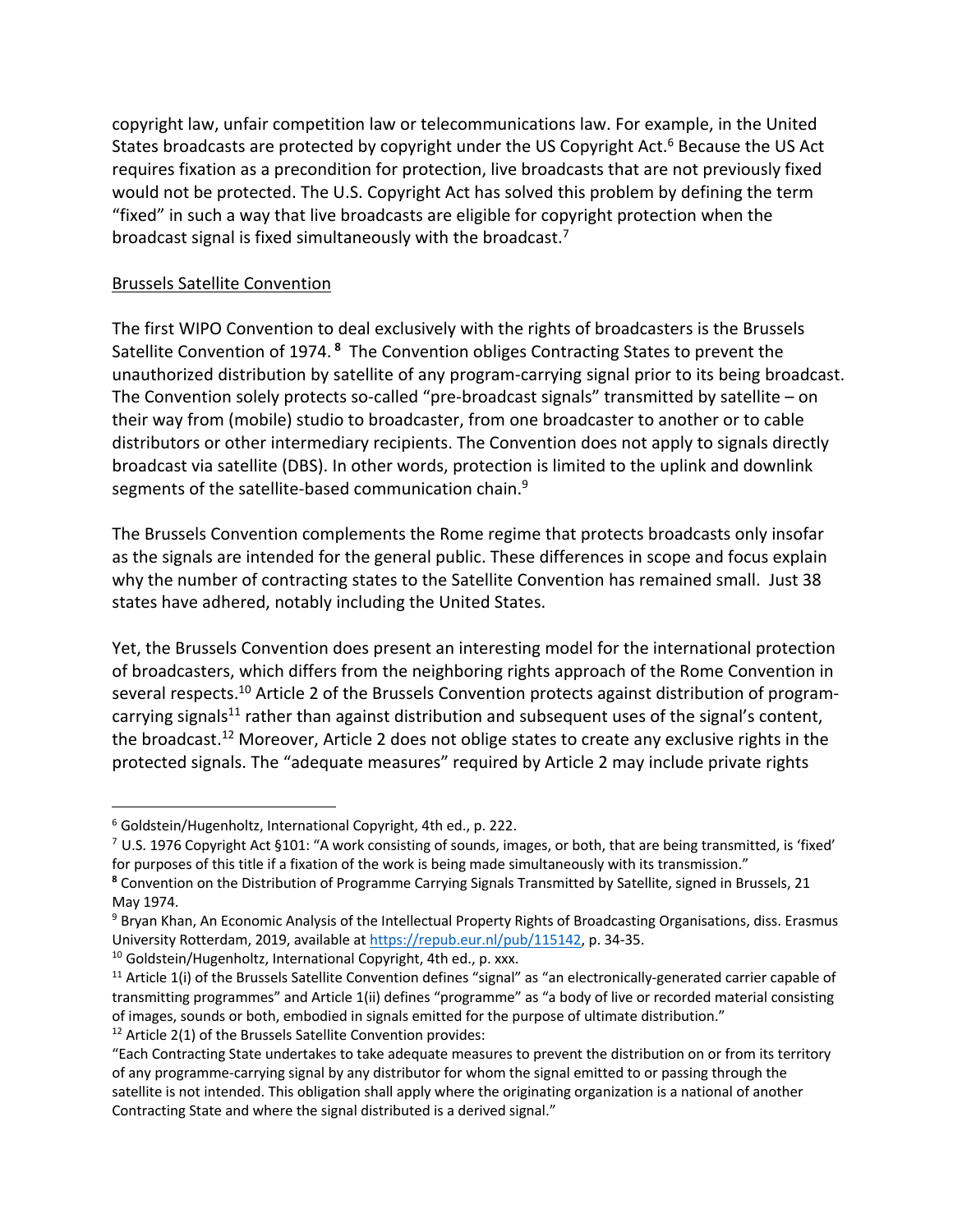such as national copyright or neighboring rights laws but, according to the Conference Report, may also include penal sanctions, administrative regulations, or combinations of these measures.13 As we shall see below, the Brussels Convention's flexible approach has been adopted in the most recent draft text of the WIPO Broadcasting Treaty.

#### TRIPs Agreement

The TRIPs Agreement, which is integrated into the WTO international law framework, comprises a single, somewhat ambiguous obligation to protect the rights of broadcasters, in Article 14(3):

Broadcasting organizations shall have the right to prohibit the following acts when undertaken without their authorization: the fixation, the reproduction of fixations, and the rebroadcasting by wireless means of broadcasts, as well as the communication to the public of television broadcasts of the same. Where Members do not grant such rights to broadcasting organizations, they shall provide owners of copyright in the subject matter of broadcasts with the possibility of preventing the above acts, subject to the provisions of the Berne Convention (1971).

The rights contemplated in the first sentence of Article 14(3) roughly correspond to the rights enshrined in the Rome Convention.<sup>14</sup> Article 14(5) TRIPs likewise applies the Rome minimum term of protection of 20 years to the rights of broadcasters.

However, according to the second sentence WTO members may instead choose to "provide owners of copyright in the subject matter of broadcasts with the possibility of preventing the above acts protect broadcasters by way of copyright". Since much if not all content being broadcast will qualify as copyright protected works in most Berne Union countries, this makes Article 14(3) a rather empty obligation.<sup>15</sup> In any case, the TRIPs Agreement does not require WTO states to protect broadcasters by neighboring rights or any other special rights.<sup>16</sup>

#### **3. Justifications for special broadcaster's rights**

Prior to engaging in an analysis of the latest draft text of a WIPO Broadcasting Treaty, it is important to examine its rationales. What are the policy arguments in favor of giving broadcasters special legal protection?

In a recent position paper, the main proponent of a Treaty, the European Broadcasting Union (EBU) that represents the public broadcasters in Europe, posits no fewer than ten arguments in

<sup>&</sup>lt;sup>13</sup> Report of the General Rapporteur, International Conference of States on the Distribution of Programme-Carrying Signals Transmitted by Satellite, in Records of the International Conference of States on the Distribution of Programme-Carrying Signals Transmitted by Satellite (1977).

<sup>&</sup>lt;sup>14</sup> D. Gervais, The TRIPS Agreement: Drafting History and Analysis, 3rd ed., London, Sweet & Maxwell, 2008, p. 258.

<sup>15</sup> S. von Lewinski, International Copyright Law and Policy. Oxford: Oxford University Press, 2018, p. 511-525. <sup>16</sup> Gervais, p. 258.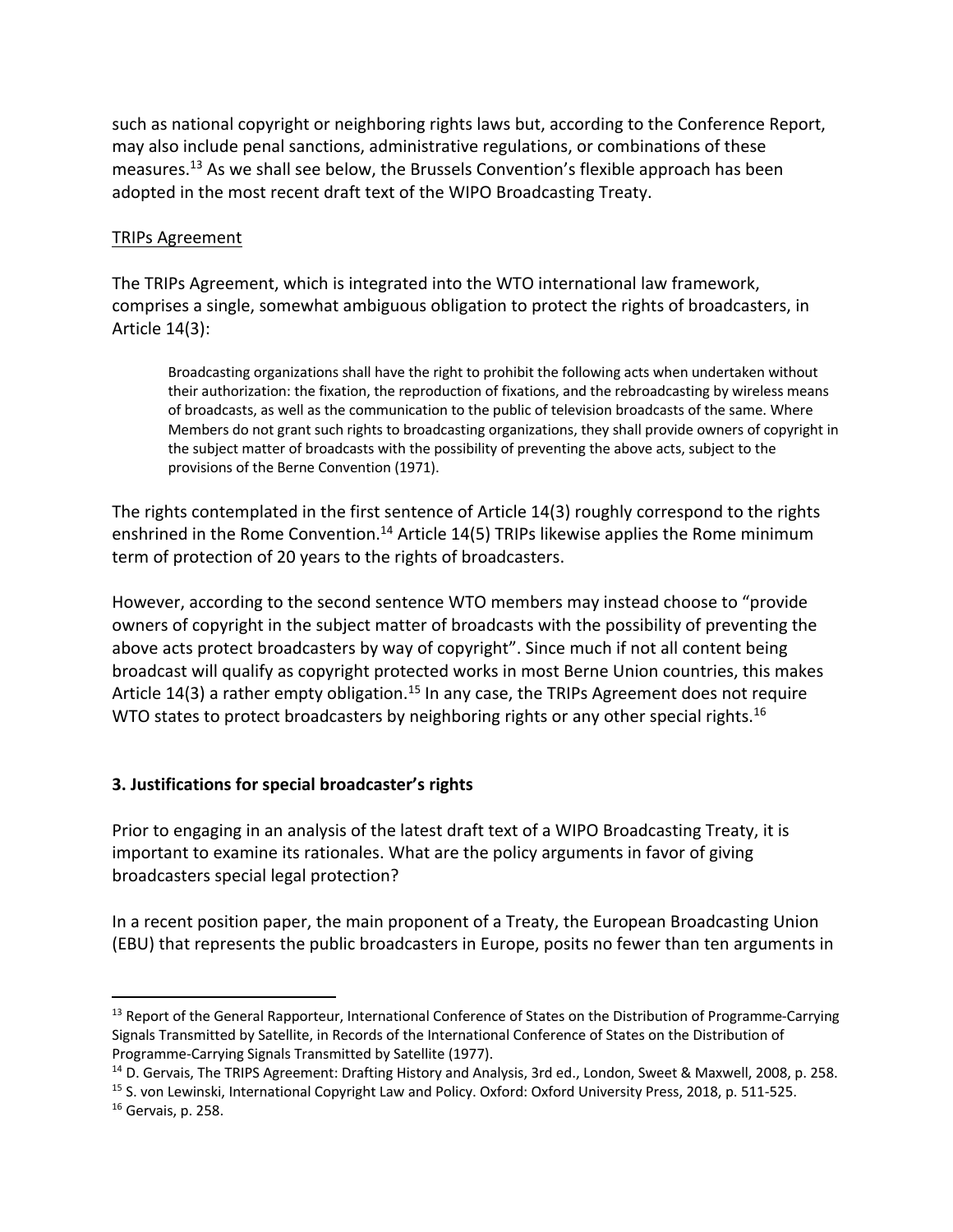favor of protection – many of which, however, are circular or repetitive, or simply policy statements. 17

One of the broadcasters' main arguments for extending the Rome minima is deceptively simple: The Rome Convention dates from 1961, so the treaty does not cover digital piracy of broadcast signals – which is omnipresent on the Internet – nor any other digital reutilization of broadcasts, such as online 'catch-up' services. The Convention, it is said, is hopelessly outdated. The broadcasters go on to point out that the neighboring rights of performing artists and phonogram producers (their comrades from the Rome Convention) were already extended to the digital realm in 1996, by way of the WIPO Performances and Phonograms Treaty (WPPT). So, the broadcasters deserve a similar extension of their rights. In fact, the digital update they deserve is long overdue.

The broadcasters do have a point. The Rome Convention merely protects broadcasting organizations against 'rebroadcasting' (i.e. by wireless means) of their signals,<sup>18</sup> not against digital uses of broadcasts, which were unforeseen in 1961. Indeed, Rome does not even grant rights against retransmission by cable networks – a right that many national lawmakers, and the European Union, nowadays do provide. But the need to update an admittedly ancient convention cannot as such justify a new treaty, especially if the rationale underlying the Rome protection scheme for broadcasters has become increasingly questionable, as will be demonstrated below.

The documents produced by the SCCR in preparation of the Draft Proposal offer a sounder basis for analysis. Based on these documents, the main justification for broadcasters' rights appear to be to encourage investment, reward broadcasters' for their role in distributing creative works, and the need to provide meaningful protection against signal piracy.<sup>19</sup>

In the following these three arguments are assessed:

### **Investment rationale**

The first argument reflects IP law's economic investment rationale. Why grant neighboring rights to broadcasters? Because, it is argued, broadcasters' investment in content production and dissemination must be protected. But absent additional justification, this argument is unconvincing. Investment in entrepreneurial activity cannot as such justify IP protection. Most entrepreneurial activities, such as running a restaurant, operating a taxi fleet or providing an online flower delivery service, do not give rise to IP rights that prohibit privacy or parasitic

<sup>&</sup>lt;sup>17</sup> European Broadcasting Union, Broadcasters' Rights: Towards A New WIPO Treaty, December 2021, available at https://www.ebu.ch/publications/strategic/open/legal-policy-focus-broadcasters-rights-towards-a-new-wipotreaty.

<sup>&</sup>lt;sup>18</sup> Art. 3(g) Rome Convention defines 'rebroadcasting' as "the simultaneous broadcasting by one broadcasting organisation of the broadcast of another broadcasting organisation."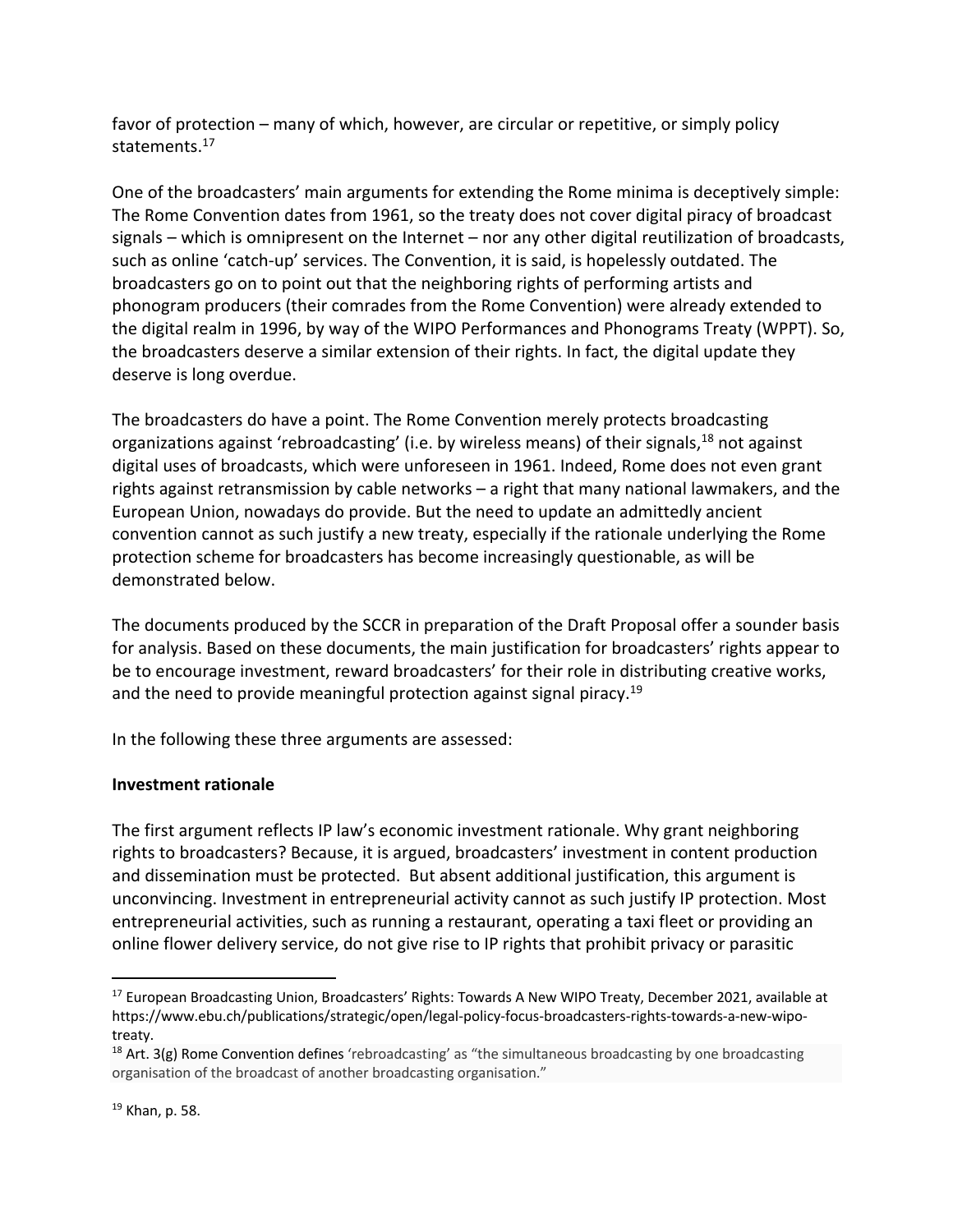behavior, even if running the business requires substantial investment making it vulnerable to free riding. This is freedom of competition. Even among the creative industries, not all entrepreneurs enjoy international IP protection (consider, for example, content aggregators, book publishers and concert organizers). From an economic standpoint, a grant of IP rights is an exception to freedom of competition that requires solid economic justification.

The standard economic argument for granting IP rights is that intangible goods that are produced at substantial cost can be reproduced at marginal (near-zero) cost. The grant of a temporary right of intellectual property that prevents unauthorized uses will allow the producer to recoup these costs during the period of exclusivity. Absent the prospect of recoupment and possible profits, producers would cease their investments, and the market would 'fail'. IP rights thus serve as measures to cure this market failure by offering an incentive to invest in the production and dissemination of intangible goods.

This investment rationale largely underlies the neighboring rights granted to phonogram producers and broadcasters by the Rome Convention. In the 1960's, both record manufacturing and broadcasting were high-investment industries, while their output in the form of sound recordings and broadcasts became increasingly vulnerable to piracy. Broadcasting was a particularly capital-intensive industry requiring massive up-front investment in production facilities (recording and broadcasting studios, microphones, camera's, mobile units, technicians, etcetera), and broadcasting transmission infrastructure (terrestrial transmitters, gateways, cables, microwave transmitters, etcetera).

But all this has radically changed in recent decades. With the proliferation of low-cost but highquality digital recording technologies, the technical costs of radio and television broadcasting have spectacularly decreased. And with the advent and rapid rise of broadband Internet, the costs of distributing audiovisual content are now approaching zero. Today, all one really needs to be in broadcasting is a smart phone and a broadband Internet connection with access to a content streaming channel. See the myriad of video channels on YouTube and other social media. Listen to the countless web radio stations and podcasts available online. And note, that many of these low budget (or no-budget) broadcasting-like operations reach out to sizeable audiences and make considerable amounts of money – without the incentive of a broadcaster's right. In the realm of traditional hertzian broadcasting, the technical costs of operating a radio or television station have also dramatically decreased. Radio broadcasting no longer requires expensive studios and studio technicians, and high-cost television transmitters are rapidly being substituted by existing cable infrastructure.

Broadcasters might disagree and point out that even if the technical costs of broadcasting have gone down, the costs of producing and purchasing audiovisual content have risen considerably. Think of expensive premium content such as Champions League football and premiere television series. But such an argument would be unsound. Neighboring rights for broadcasters are meant to protect investment in producing and transmitting broadcast signals, including related organizational efforts, but not the costs of producing or acquiring audiovisual content as such. That is the domain of copyright.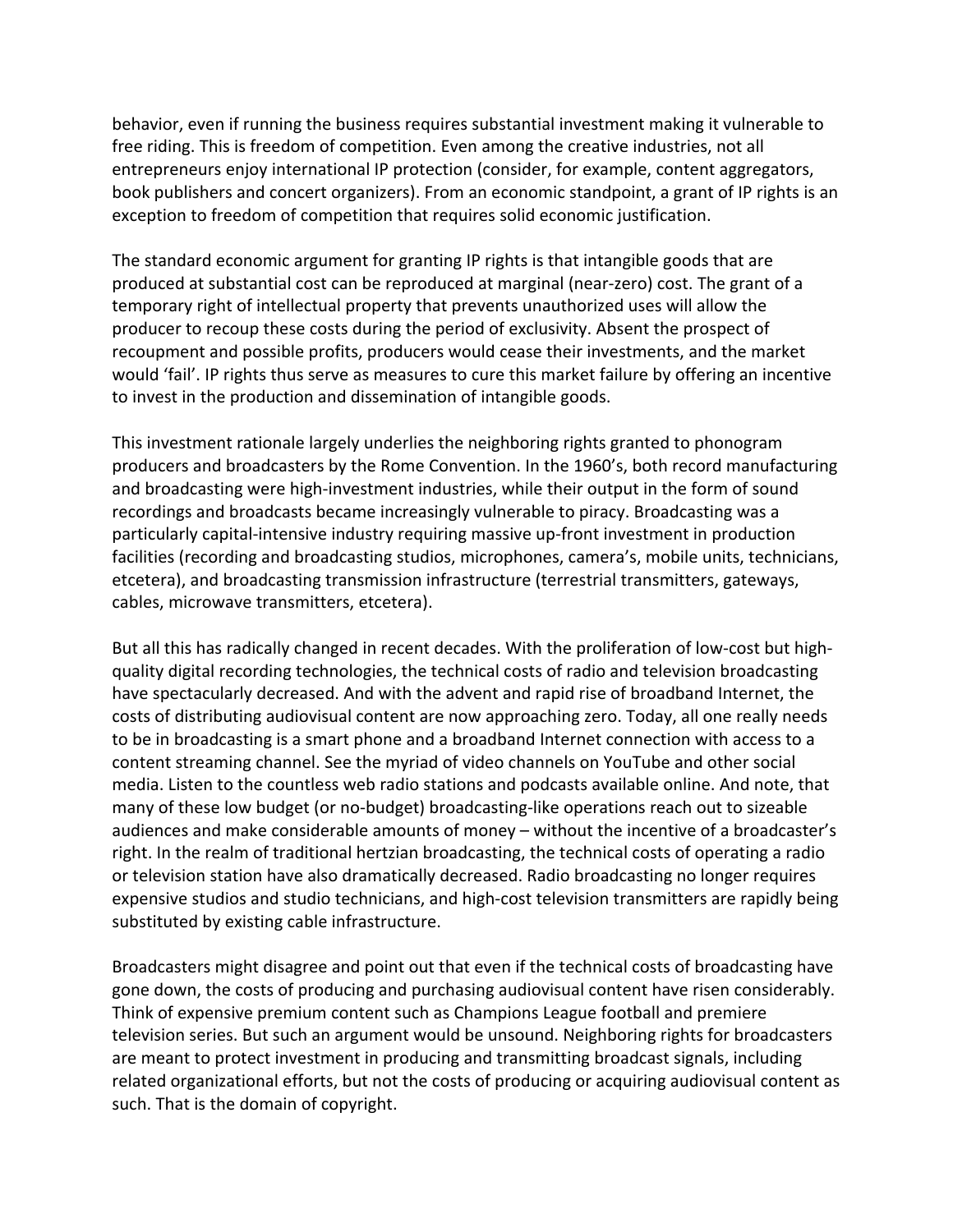In other words, the economics that justified neighboring right for broadcasters in the 1960's do not necessarily justify similar (let alone stronger) rights for broadcasters in the digital age.

Remarkably, in all the debates surrounding the WIPO Broadcasting Treaty, the voice of the economists has gone mostly unheard. In an excellent PhD dissertation on the law and economics of IP protection of broadcasting organisations,<sup>20</sup> which was defended in 2019 at Erasmus University Rotterdam, economist Bryan Khan thoroughly examined the economic case for IP protection of broadcasting originations. His findings do not support the case for strong protection. According to Khan, a properly calibrated copyright system would make neighboring rights for broadcasters redundant. Broadcast signal protection could be achieved under the law of unfair competition. Thus, broadcasters' signals would be protected without imposing on society the costs of property rights in broadcast signals.<sup>21</sup> In any case, according to Khan, special protection of broadcasters would have to be considerably weaker than copyright and leave much more room for limitations and exceptions.<sup>22</sup>

Obviously, granting IP rights for no good reason can have serious consequences, both for the economy and for society at large. <sup>23</sup> The temporary monopoly that an IP right entails not only creates an obstacle to freedom of competition. Because much of the content that broadcasters transmit is of cultural significance, it also bears the risk of impeding access to culture. More generally, freedom of expression and information is at stake.

In this digital age, the risks of overprotection should not be underestimated. The days when redundant IP rights were simply not exercised by the right holders, and therefore could do little harm, are over. Today, enforcement of rights has become practically 'robotic'. Platforms such as YouTube automatically detect and block infringing content, based on content fingerprints provided by right holders. This is why, for example, Champions League football highlights uploaded by enthusiastic football fans, disappear from YouTube so quickly. The EU's Digital Single Market Directive of 2019 has made this technology mandatory for YouTube, Facebook and other large content-sharing platforms.<sup>24</sup>

### **Reward broadcasters' for their role in distributing creative and artistic works**

The second argument advanced in support of special broadcasters' rights is that a grant of rights rewards broadcasters for their role in disseminating 'cultural' content to the general public. This argument combines two arguments that traditionally underlie copyright protection: on the one hand, the Lockean argument that every person has a natural right to the fruits of his

<sup>&</sup>lt;sup>20</sup> Bryan Khan, An Economic Analysis of the Intellectual Property Rights of Broadcasting Organisations, PhD dissertation defended at Erasmus University Rotterdam, 2019, available at https://repub.eur.nl/pub/115142.  $21$  Khan, p. 316.

 $22$  Ibidem.

 $^{23}$  See James Boyle, 'More rights are wrong for webcasters', Financial Times, September 26, 2005, available at https://www.ft.com/content/441306be-2eb6-11da-9aed-00000e2511c8.<br><sup>24</sup> Directive of the European Parliament and of the Council on copyright in the Digital Single Market, Art. 17.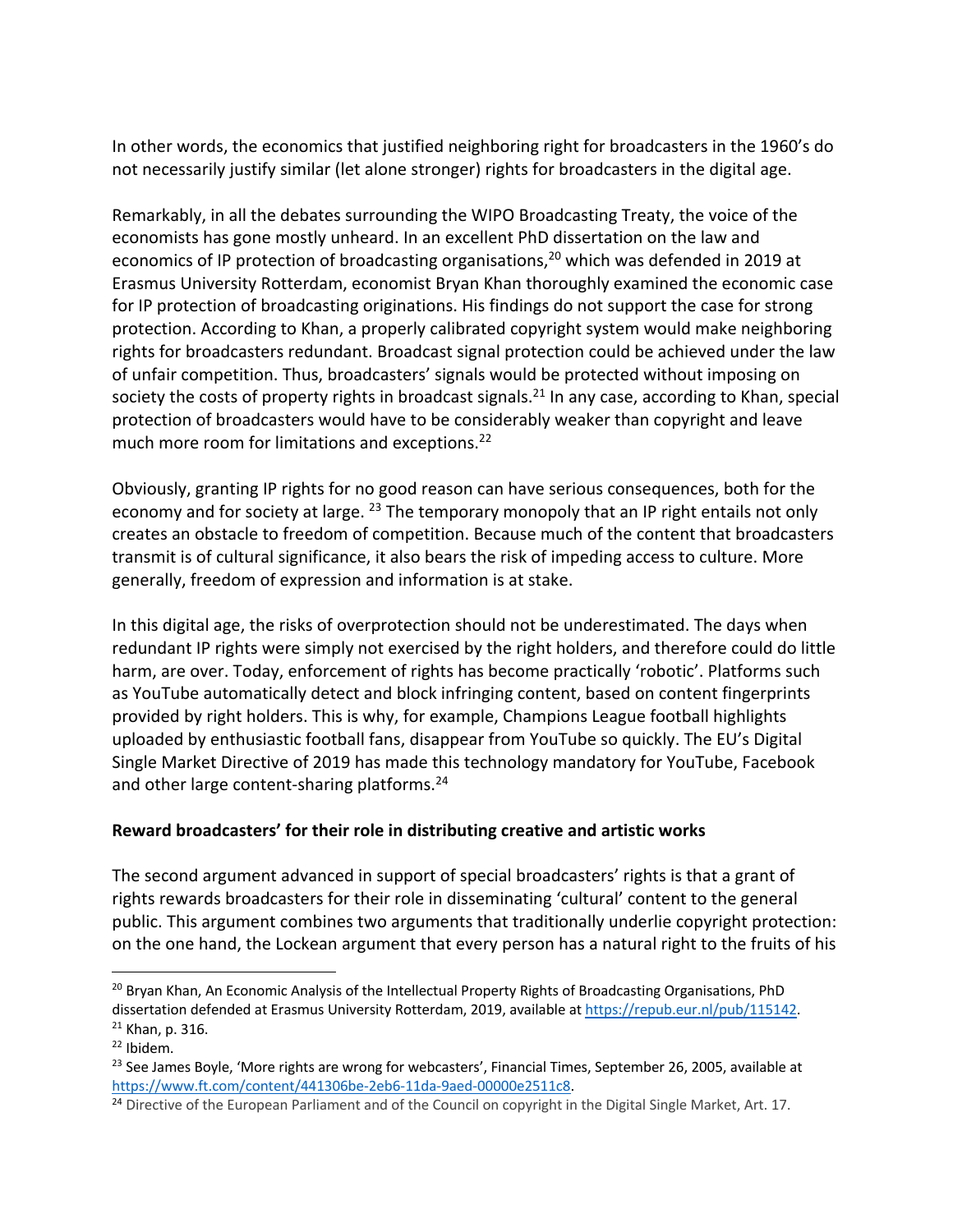or her own labor; on the other, the 'cultural' rationale that a grant of rights stimulates the creation and dissemination of creative works to the benefit of the general public.

Neither argument, however, offers a convincing justification for granting special rights to entities that do not themselves create. First, the Lockean argument only applies where an immediate connection between personal labor and output can be established.<sup>25</sup> Extending the Lockean theory to generally justify rights of entrepreneurs in the fruits of their activities would squarely conflict with freedom of competition.

The dissemination argument likewise assumes that rights vest in the person or entity that creates the content. The initial grant of rights 'incentivizes' creators to transact with content aggregators or intermediaries, such as publishers or broadcasters, by way of copyright licenses or transfers. The transferred copyright, in turn, is monetized by the intermediaries on the market for creative content. In this market-oriented copyright model intermediaries compete for acquiring rights from creators, and the winners become rights holders themselves. Consequently, no need for a separate neighboring right for intermediaries exists.

The preceding is not to say that broadcasters are never creatively involved in the broadcasts they produce. Indeed, broadcasting organizations often engage in a variety of creative activities that go well beyond mere content dissemination: editing, (co)producing, translation, subtitling, et cetera. While these activities may give rise to legitimate claims of (co)authorship and copyright protection, they do not justify special protection.

In respect of the public service broadcasters that make up the membership of the EBU, both the inventive and the reward arguments are particularly weak. Public broadcasting in Europe is publicly funded, either by way of special taxes (often in the form of broadcast license fees) or general state funding. In return for public funding, broadcasters are legally mandated to broadcast informational, cultural, educational and entertainment content to the general public. No need for additional incentives or rewards in the form of special rights should arise.

#### **Signal piracy argument**

The third argument is by far the most powerful. There is overwhelming consensus that the unauthorized retransmission of broadcast signals for commercial purposes – for example, by offering illegal live streams of sports broadcasts – ought to be unlawful. So-called 'signal piracy' distorts competition, undermines markets for legitimate content services and prejudices the rights in the content of the broadcast.

But protecting broadcasters against signal piracy does not necessitate a grant of special IP rights. Misappropriation of broadcast signals is, in essence, an act of unfair competition, subject to the remedies that unfair competition law already provides in many jurisdictions of the world.<sup>26</sup> In

<sup>25</sup> Khan, p. 61-62.

 $26$  See below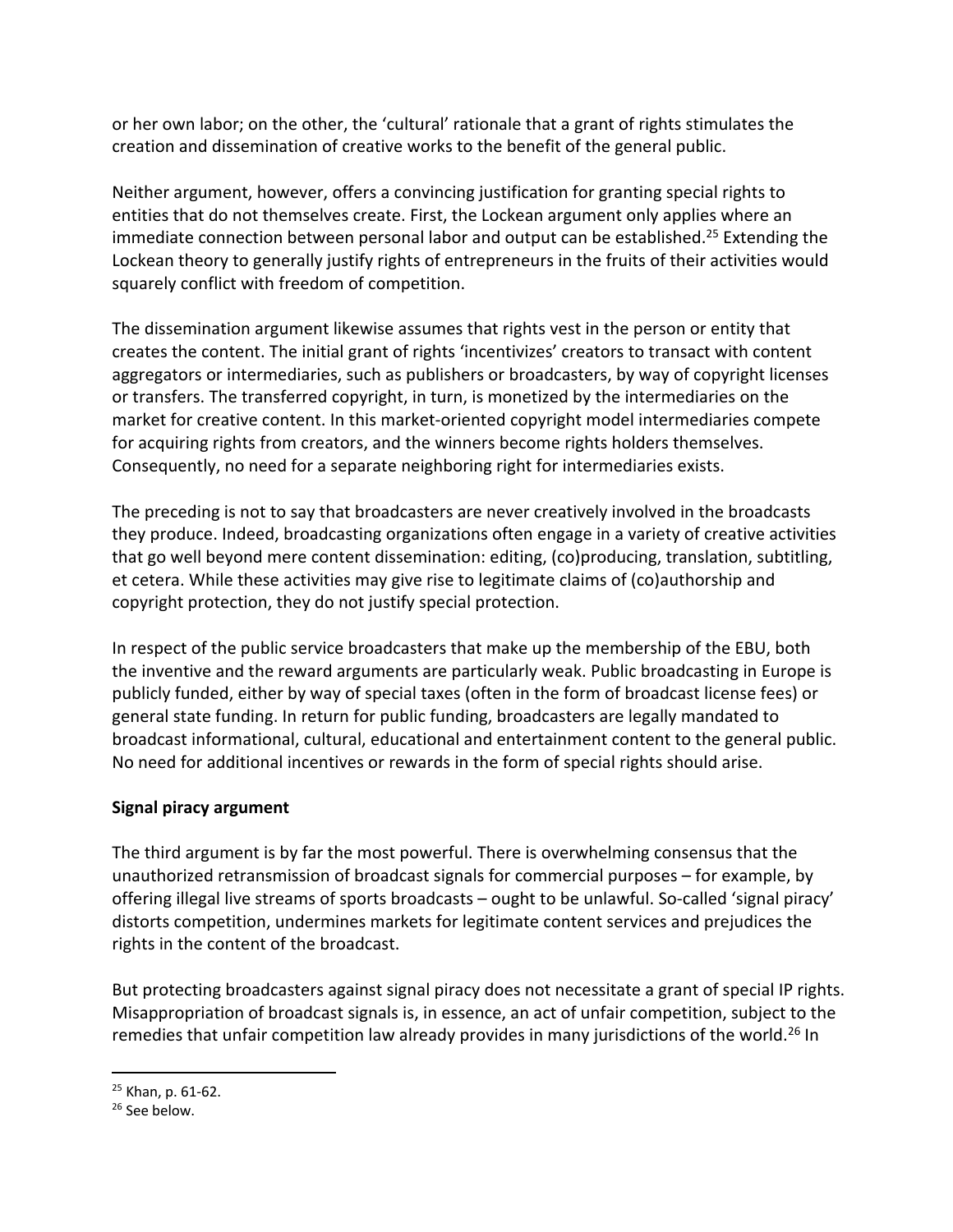addition, 'theft' of pre-broadcast signals will in many countries qualify as a criminal act, punishable under general criminal statutes or special laws on telecommunications secrecy or cybercrime.

Moreover, broadcasters already enjoy protection against unauthorized rebroadcasting based on the laws of copyright that are internationally secured in the Berne Convention, TRIPs and the WIPO Copyright Treaty. Broadcast content, with few exceptions, will qualify as audiovisual works or cinematographic works protected under the laws on copyright or author's right. Broadcasters may invoke copyright protection for these works under a variety of doctrines: either as employers of the creators, under a 'work for hire' rule, as film producers benefiting from statutory presumptions of transfer or license, or simply as transferee of copyright pursuant to content production agreements. Even in cases where broadcasters cannot rely on copyright, because the content was produced by a third party, the broadcasting license will usually include a power of attorney giving the broadcaster standing in court against signal pirates. All in all, broadcasters in most countries already enjoy legal protection against signal piracy and other unauthorized uses in some legal form.

What broadcast protection regimes – whether grounded in copyright, neighboring right, unfair competition, criminal law or telecommunications law – cannot provide is immediate enforcement against illegal streaming of live broadcasts of sports events.<sup>27</sup> This is a problem that has been plaguing broadcasters and sports organizers for many years. Effectively enforcing rights against illegal live streaming would require far-reaching, controversial legal measures and procedures, such as live blocking orders (injunctions), well beyond the enforcement measures currently mandated by the TRIPs Agreement and other international conventions.<sup>28</sup> For this reason, no such measures are contemplated in the various drafts of the Broadcasting Treaty.

### **4. The proposed WIPO Broadcasting Treaty**

The proposed WIPO Broadcasting Treaty has its origin in the international negotiations that led to the two "WIPO Internet Treaties" in 1996, the WIPO Copyright Treaty and the WIPO

<sup>&</sup>lt;sup>27</sup> See European Audiovisual Observatory, Mapping report on national remedies against online piracy of sports content, Strasbourg 2021, available at https://rm.coe.int/mapping-report-on-national-remedies-against-onlinepiracy-of-sports-co/1680a4e54c.<br><sup>28</sup> See European Parliamentary Research Service, Challenges facing sports event organisers in the digital

environment, December 2020, available at

https://www.europarl.europa.eu/thinktank/en/document/EPRS\_STU(2020)654205. See also European Parliament resolution of 19 May 2021 with recommendations to the Commission on challenges of sports events organisers in the digital environment (2020/2073(INL)), available at https://www.europarl.europa.eu/doceo/document/TA-9- 2021-0236\_EN.pdf; Gianluca Campos, The Resolution of the European Parliament on protection of live sport events**,** Kluwer Copyright Blog, available at http://copyrightblog.kluweriplaw.com/2021/06/28/the-resolution-ofthe-european-parliament-on-protection-of-live-sport-events/.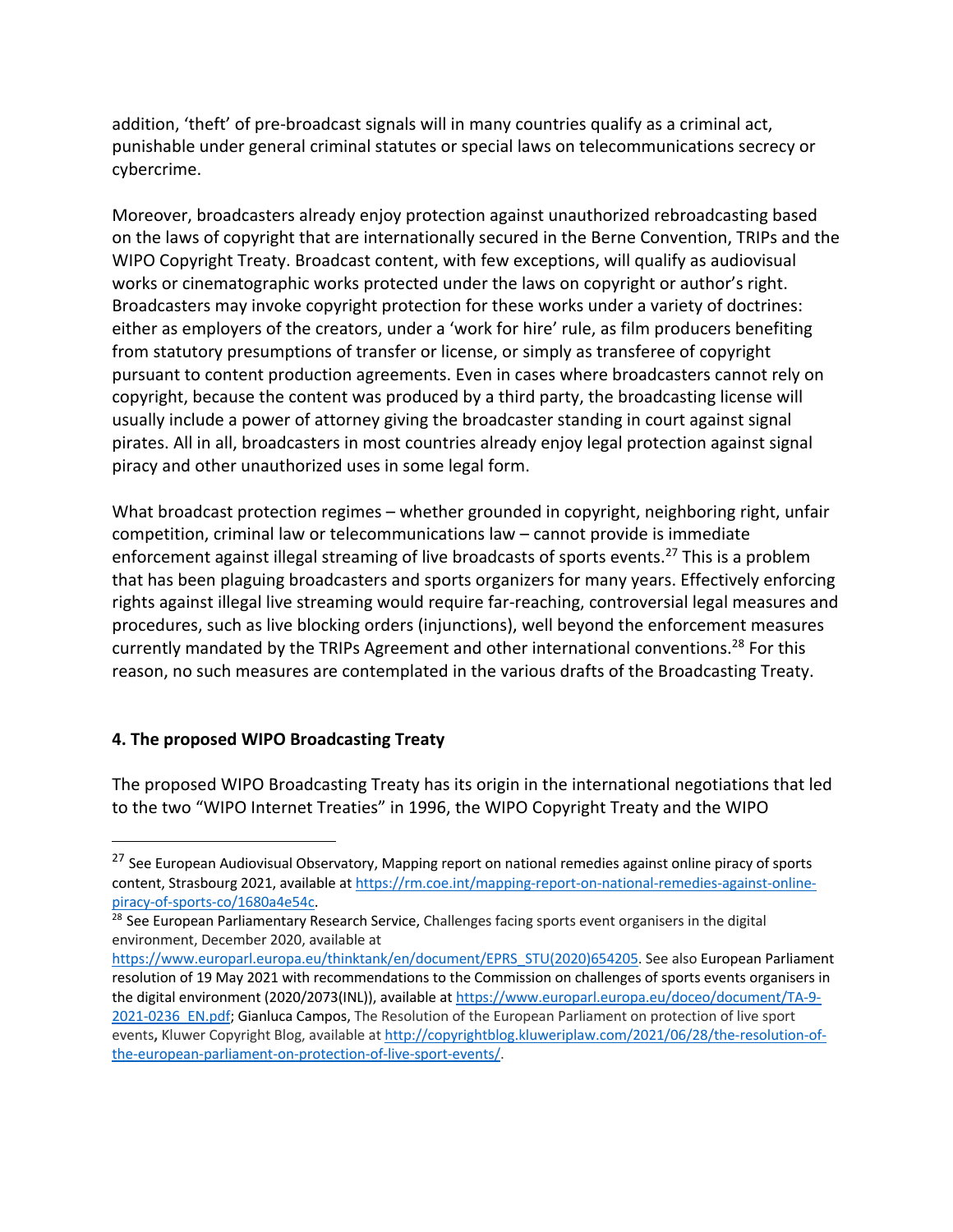Performances and Phonograms Treaty. While the WPPT was meant to 'update' the Rome Convention in the light of recent digital developments, the rights of broadcasters were not included. Various factors contributed to this exclusion. First, notwithstanding the compromise once reached in Rome, broadcasters were never easy bedfellows with performing artists and phonogram producers. Second, the difficulties in agreeing on substantive standards on the protection of broadcasters in the TRIPs Agreement also played a role.<sup>29</sup>

Shortly after the conclusion of the WIPO treaties, broadcasters began to press for a separate WIPO treaty. Soon the issue was included on the agenda of the WIPO Standing Committee on Copyright and Related Rights (SCCR), which was established in 1998. It has remained on the Committee's agenda until today.

Since 1998 countless proposals, working documents, non-papers and other documents have been discussed in the SCCR. As Rafiei wryly observes, "no other IP area has received such vast amounts of submissions in treaty language, consuming time and energy from all sides without any real success".<sup>30</sup>

Following its inception, eight years of difficult discussions in the SCCR ensued. In 2006 the Chairman of the SCCR finally concluded that the Draft Basic Proposal was sufficiently consensual for it to be discussed in a diplomatic conference. But at the subsequent meeting of the WIPO General Assembly in 2007, several delegations, including the United States, Brazil and the African Group, contradicted this apparent consensus. Nevertheless, the General Assembly approved the convening of a Diplomatic Conference aimed at concluding a WIPO Treaty on the protection of broadcasting organizations, including cablecasting organizations. The scope of the Treaty, however, would be confined to the protection of broadcasting and cable casting organizations "in the traditional sense." In other words, any convention should not deal with the highly contentious issue of extending protection to webcasters. To this end the SCCR was put to work for two additional sessions, under the instruction that the draft proposal be based "on a signal-based approach".<sup>31</sup> To no avail; the special SCCR sessions held in the course of 2007 did not produce a consensus.

Undeterred by this major setback, the SCCR has continued its discussions until this very day. At the 42<sup>nd</sup> meeting of the Committee, which is to take place in Geneva from 9 to 13 May 2022, the protection of broadcasting organizations is once again the first substantive issue on the agenda.<sup>32</sup>

<sup>&</sup>lt;sup>29</sup> S. von Lewinski, International Copyright Law and Policy. Oxford: Oxford University Press, 2018, p. 512. <sup>30</sup> Gholamreza Rafiei, The possibility of granting new legal protection and IP rights to broadcasting organizations against the unauthorized exploitation of their broadcasts, dissertation University of Neuchatel, 2015, available at http://doc.rero.ch/record/256499/files/Thesis\_Gholamreza\_RAFIEI.pdf, p. 131**.** See timeline of the treaty, https://www.keionline.org/wipo/sccr/timeline-broadcasting. See also summary of SCCR proceedings at Rafiei, p. 131 ff; S. von Lewinski, International Copyright Law and Policy. Oxford: Oxford University Press, 2018, p. 513-517. <sup>31</sup> Rafiei, p. 138. See WIPO press release https://www.wipo.int/pressroom/en/articles/2007/article\_0039.html.

<sup>&</sup>lt;sup>32</sup> SCCR/42/1 PROV.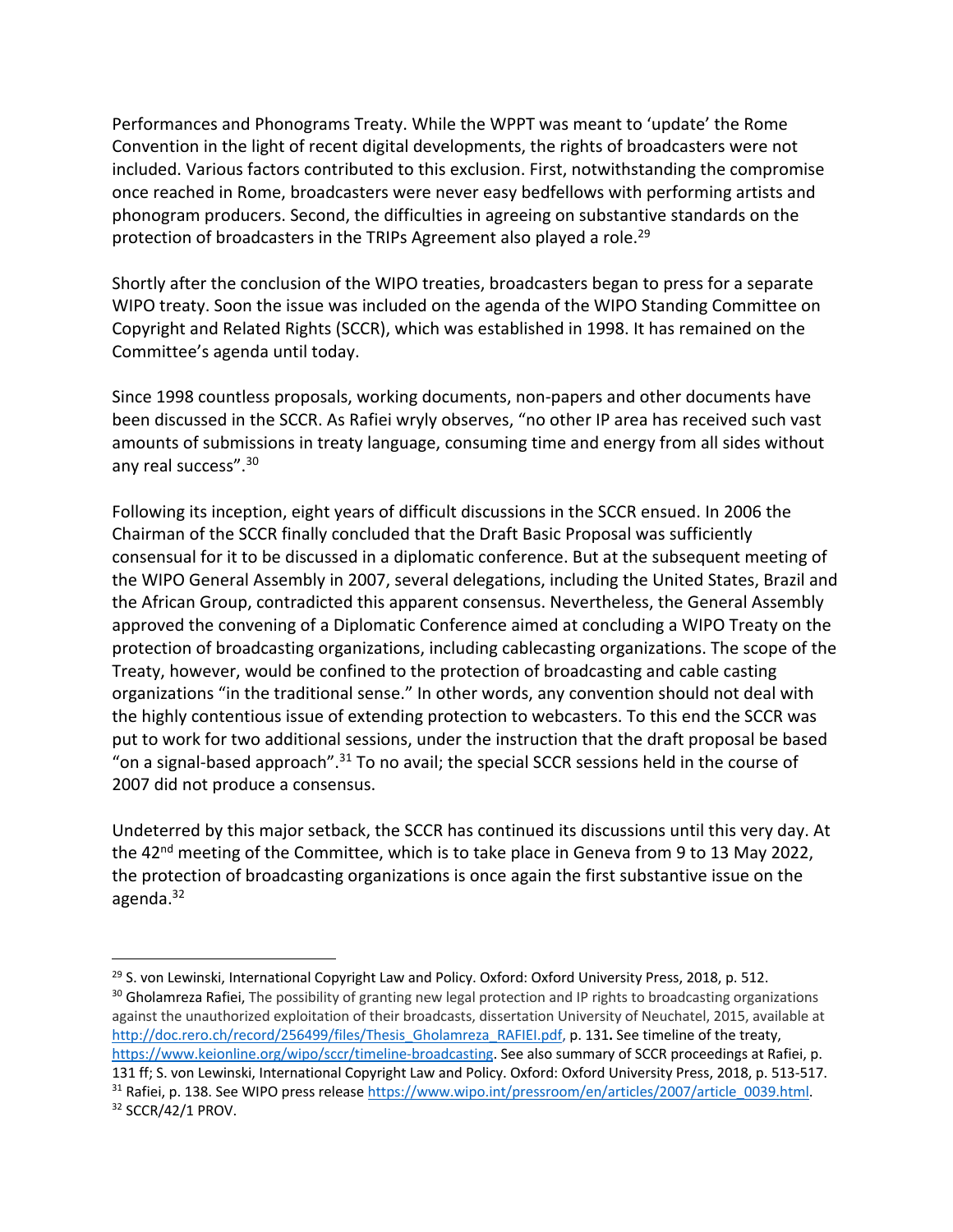Over the years, two recurring issues have informed much of the discussions in the SCCR: one conceptual, the other structural.

### *Webcasters*

The first concerns properly defining the concept of a "broadcasting organization" and the act of "broadcasting". Since intellectual property regimes create property-type rights it is crucial, if only for the sake of legal certainty, that these notions be properly delineated. When the Rome Convention was conceived, the definition of broadcasting was fairly straightforward; 'broadcasting' meant "the transmission by wireless means for public reception of sounds or of images and sounds".<sup>33</sup> But in the digital environment, where wired and wireless technologies converge, broadcasting has become a very fluid notion. Consequently, much of the intellectual energy and debate in drafting the WIPO Broadcasting Treaty has gone into its definitions.

A constant in this definitional quagmire is that broadcasting is conceived as the act of transmitting to the public programme-carrying signals "by wired or wireless means".<sup>34</sup> While this clearly covers traditional radio and television broadcasting, in the age of the Internet the scope of the definition has become virtually boundless. Whereas earlier drafts unambiguously extended the treaty's reach to webcasting (giving reason for its derisive nickname, *The Casting Treaty*), more recent draft sensibly exclude mere webcasters from the protection of the treaty. However, as will be discussed, this exclusion might have unintended consequences.

## *Signal-based or 'post-fixation' rights*

Another contentious, and often confusing, issue has been – and to some degree remains – the scope of the protection to be offered to broadcasting organizations.<sup>35</sup> Whereas the 2007 General Assembly decision instructed the SCCR to protect broadcasters solely against acts of "signal piracy" – i.e. unauthorized retransmission of ('live) broadcast signals – earlier treaty drafts contemplated granting to broadcasters a package of full-fledged rights well beyond the Rome Convention minima, including various 'post-fixation' rights. For example, the 2004 consolidated text envisaged granting not only retransmission rights, but also various rights of exploitation, including rights of communication to the public of broadcasts, fixation of their broadcasts, direct or indirect reproduction of fixations of broadcasts, and the making available to the public or the original and copies of fixations of their broadcasts, through sale or other transfer of ownership.<sup>36</sup>

A distinct but related issue is the legal nature of the protection. In line with the conventional neighboring rights model of the Rome Convention and the WPPT, early drafts sought to protect broadcasters by way of granting exclusive private *rights*. In line with the Brussels Convention,

<sup>&</sup>lt;sup>33</sup> Art. 3(f) of the Rome Convention.

<sup>&</sup>lt;sup>34</sup> See, for example, Article 2(d) of the 2022 Draft Text, discussed below.

<sup>&</sup>lt;sup>35</sup> P. Akester, The Draft WIPO Broadcasting Treaty and its Impact on Freedom of Expression, UNESCO Copyright Bulletin. April-June 2006, p. 13.

<sup>&</sup>lt;sup>36</sup> Akester, p. 14 ff.; Guibault & Melzer, p. xxx.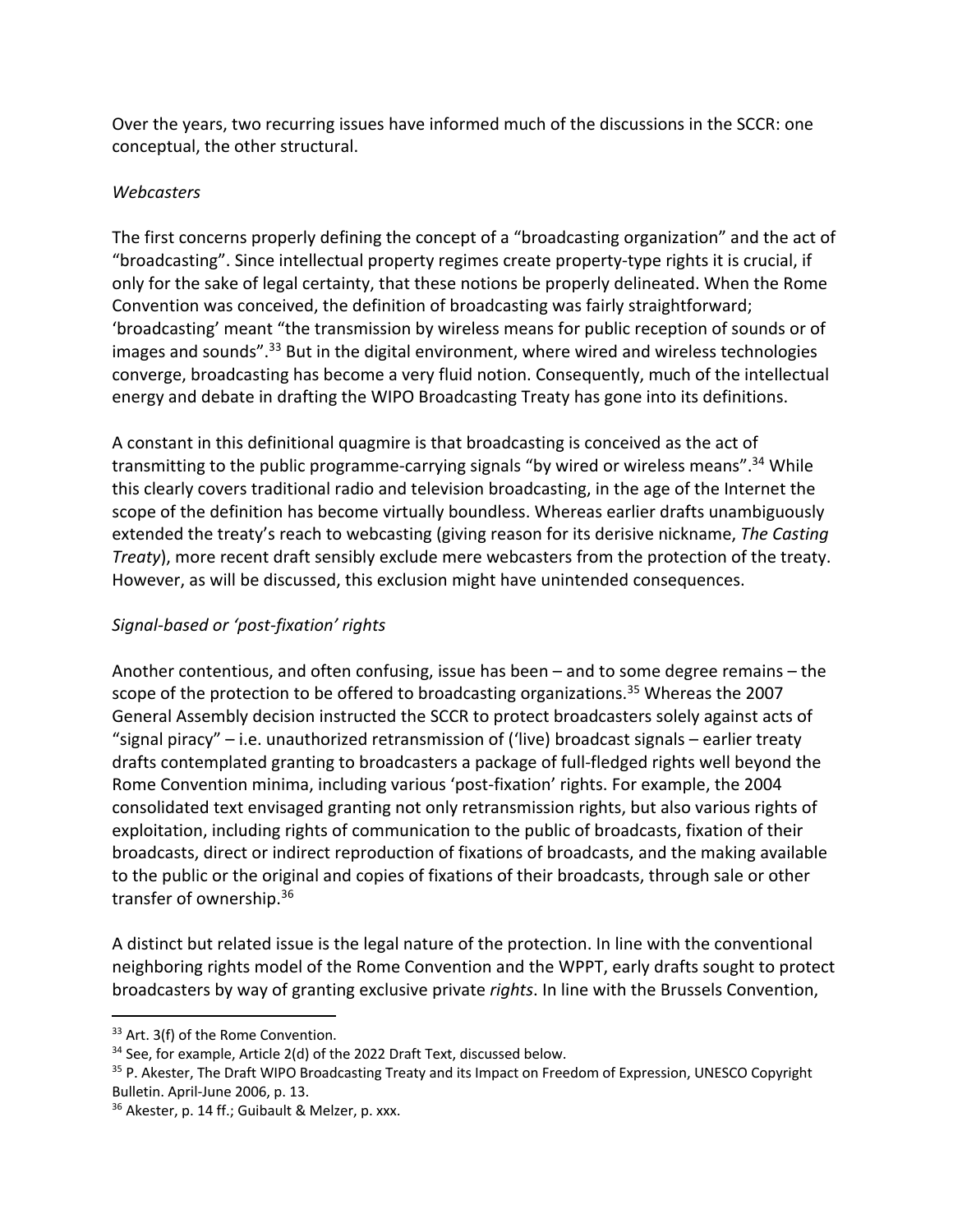more recent drafts also acknowledge alternative, more flexible approaches towards protecting broadcasters against signal piracy, such as unfair competition, misappropriation and telecommunications regulation.37

### **5. Revised Draft Treaty Text (March 2022)**

In preparation of the 42<sup>nd</sup> meeting of the SCCR a Revised Draft Text for the WIPO Broadcasting Organizations Treaty was prepared by the SCCR Acting Chair, which was published on March 4, 2022.<sup>38</sup> The current draft is a far cry from the ambitious, all-encompassing treaty texts that were discussed in the early stages of the proceedings of the SCCR.

Following the General Assembly's instructions to base future treaty work on a "signal-based" approach, most of these rights have been removed in recent drafts. Nevertheless, residues of the previous right-oriented approach remain throughout the current text.

Another significant difference with early texts is that in the current draft acts of webcasting no longer gives rise to legal protection – with one exception: broadcasters and other platforms offering catch-up services are qualified for protection.

Moreover, in contrast to previous drafts, the present text no longer contains bracketed texts, which makes it considerably better readable. Whether this is an indication that the draft treaty is close to being adopted by the SCCR remains to be seen.

What follows below is a brief article-by-article commentary on the current draft, and the accompanying Explanatory Notes:

### *Preamble*

The Preamble sets out the main objectives of the draft treaty. Importantly, the first paragraph underscores that the international protection of the rights of broadcasting organizations be developed "in a manner as balanced and effective as possible". The Preamble however fails to expressly mention the countervailing interests against which the broadcaster's rights are to be balanced. Here, the Draft could draw inspiration from the Preamble of the WIPO Copyright Treaty, which recognizes "the need to maintain a balance between the rights of authors and the larger public interest, particularly education, research and access to information".

The second paragraph states the primary purpose of the treaty, which is to deal with "the unauthorized use of program-carrying signals of broadcasting organizations". According to the Explanatory Notes this is to emphasize the "anti-piracy function" of the treaty.

<sup>&</sup>lt;sup>37</sup> See below.

<sup>38</sup> SCCR/42/1.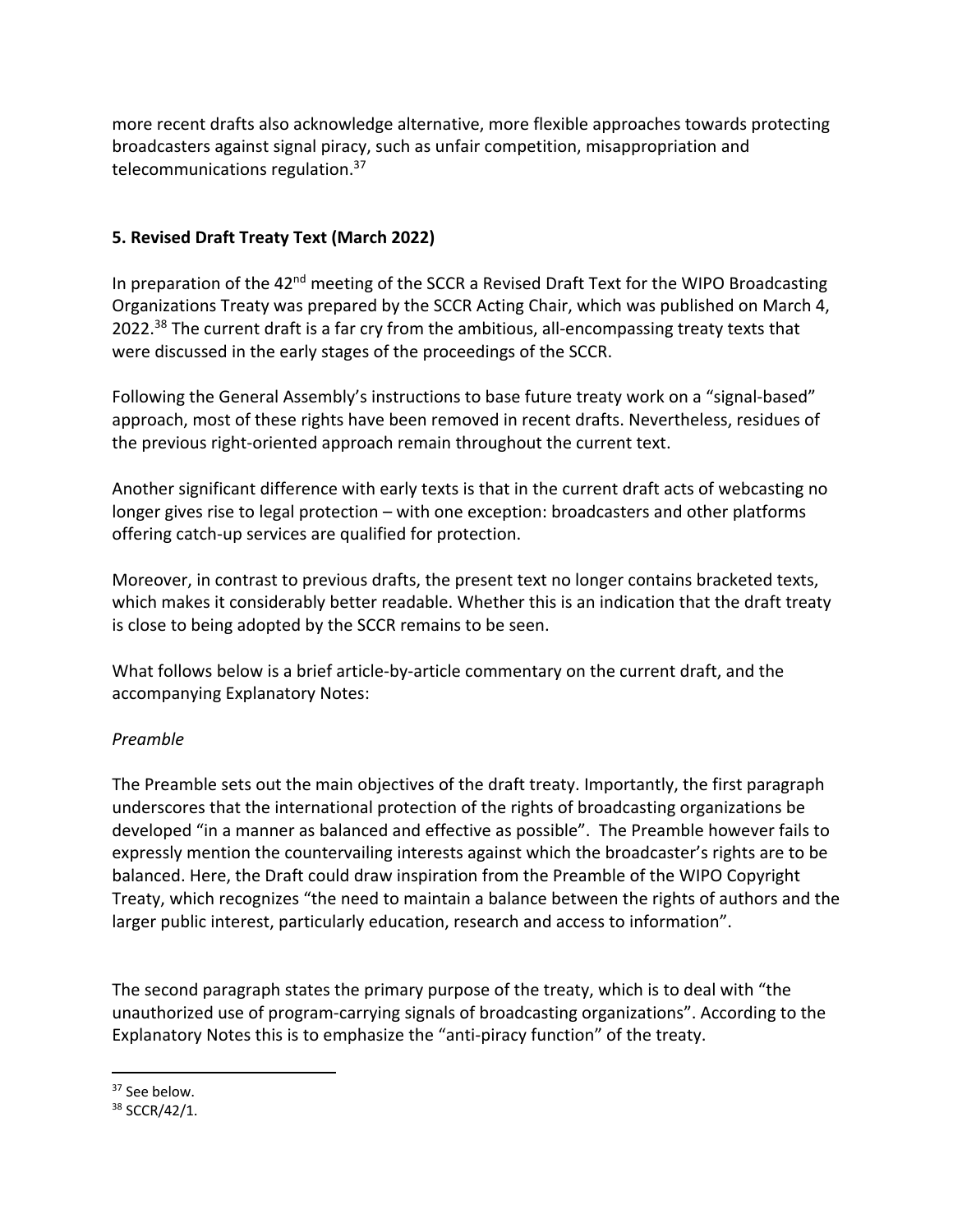### *Article 1 (Relation to Other Conventions and Treaties)*

Article 1 clarifies the draft treaty's relation to other international conventions. In line with similar provisions in the Rome Convention, the WPPT and the Beijing Treaty on Audiovisual Performances (BTAP), Article 1 (1) contains a *non-prejudice clause*, meaning that the rights granted under the proposed treaty shall not prejudice the rights of copyright holders and owners of neighboring rights. For example, as the Explanatory Notes clarify, the rights granted to broadcasters may not be invoked against the holders of copyrights in the broadcast content (e.g. an audiovisual work), and not deprive them of the freedom to enter into licensing agreements.

The proposed non-prejudice clause, however, does not work both ways. Whereas users will always benefit from the mandatory limitations and exceptions enshrined in the Berne convention,<sup>39</sup> the draft treaty in its current form does not provide for any such minimum exemptions.40

According to Article 1(3) the proposed treaty is not a "special agreement" under Article 22 of the Rome, because the proposed treaty does not build upon the Rome convention minima. While the proposed retransmission right does go beyond Rome, the extent of protection is generally less extensive than the Rome convention minima.

### *Article 2 (Definitions)*

Article 2 provides definitions. The proposed definition of "broadcasting" (Paragraph a) is significantly wider than the corresponding term in the Rome convention, the WPPT and the BTAP. Whereas those conventions limit broadcasting to the transmission by wireless means, the draft treaty extends to transmissions by wire. The definition clarifies that transmissions by satellite and transmissions of encrypted signals may also qualify as acts of broadcasting. According to the Explanatory Notes, "the definition thus covers all types of transmissions, including by cable, satellite, computer networks and by any other means".

Nevertheless, entities that exclusively transmit "by means of computer networks", are barred from protection under the treaty due to the definition of "broadcasting organization". (Paragraph d), which excludes such entities from its definition. $41$  While the intention to exclude webcasters from protection under the treaty is laudable, the absence of a definition of "computer networks" raises intriguing questions. Undoubtedly, the drafters have the Internet in mind. But they seem to overlook the digital convergence that has fused traditional means of broadcast transmission with digital broadband Internet infrastructure. Today's reality is that the

 $39$  Art. 2(8) BC (news of the day); art. 10(1) BC (quotation).

<sup>40</sup> See Article 10 (below).

 $41$  Article 2 (d) in fine reads: "entities that deliver their programme-carrying signal exclusively by means of a computer network do not fall under the definition of a 'broadcasting organization' ".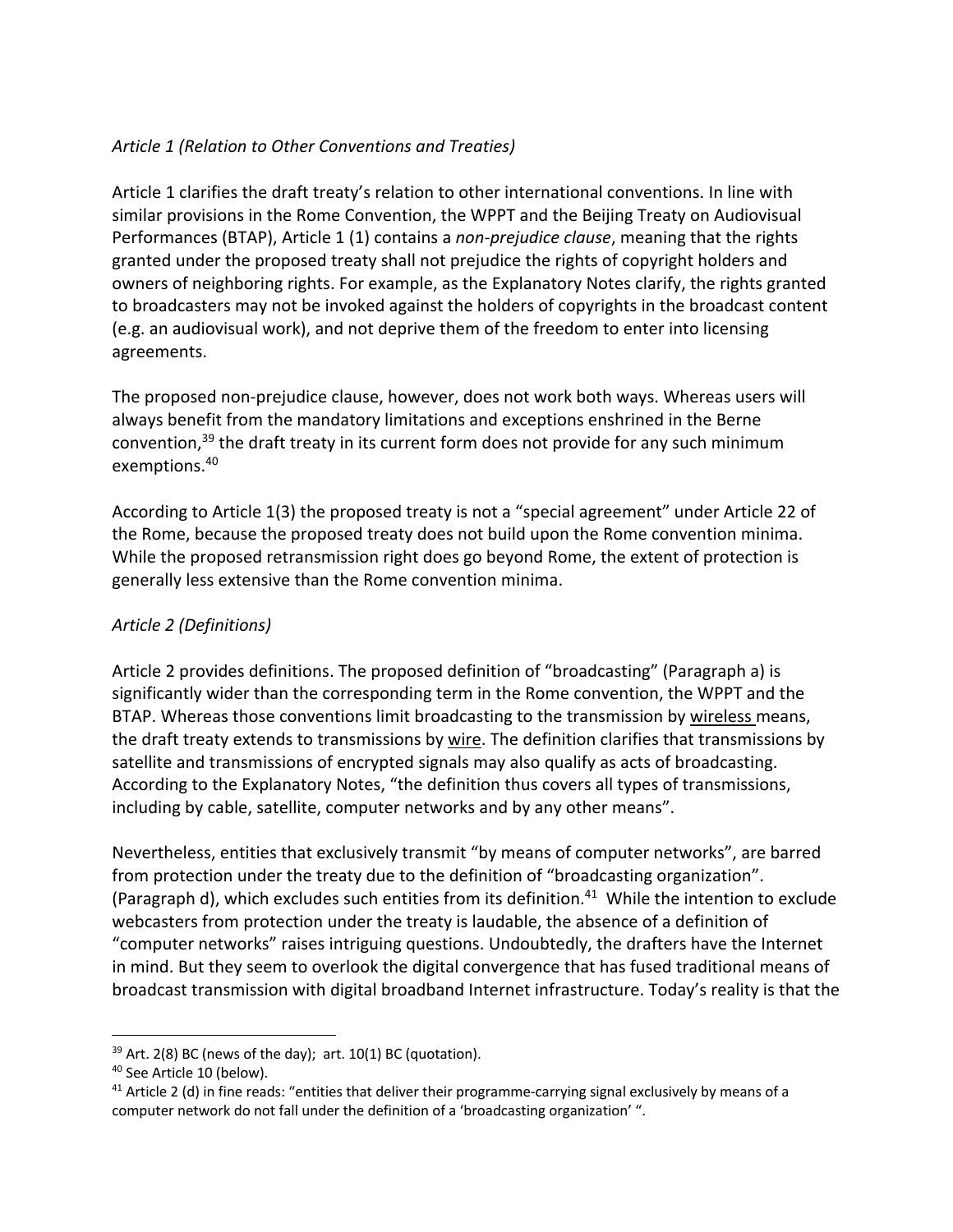Internet (a "computer network") has become an essential part of the transmission infrastructure of most if not all broadcasting operations. In the Netherlands, for example, traditional over-the-air (terrestrial) television broadcasting was terminated several years ago. Television broadcasts are now distributed via digital gateways to digital broadband video providers (cable networks) that have over 90% audience penetration. The same is happening in Belgium, Switzerland, and other countries.

In other words, the exclusion of broadcasters solely using "computer networks" might seriously backfire. It would rule out all but the most old-fashioned broadcasting operations from protection under a future treaty.

A "broadcasting organization" is otherwise defined as "the legal entity that takes the initiative and has the editorial responsibility for broadcasting, including assembling and scheduling the programmes carried on the signal". Note that this definition encompasses not only traditional broadcasters, but any provider of scheduled content transmitting over the air waves or via cable networks. If, for example, Netflix might one day decide to employ satellite services to distribute its signal, this would qualify Netflix for protection under the treaty.

The draft text does not define the term "broadcast", which is remarkable considering the treaty's aim to protect broadcasts against unauthorized transmissions. As the Explanatory Notes tautologically observe, "the broadcast represents the output of the activity in which a broadcasting organization is engaged, namely 'broadcasting' ", which is a defined term.

Paragraph (b) defines a "programme-carrying signal" as "an electronically generated carrier, as originally transmitted and in any subsequent technical format, carrying a programme". This is, essentially, the broadcast that is protected. The definition allows for certain technical modifications during the delivery of the signal. A "programme" is defined in Paragraph (c) as "live or recorded material consisting of images, sounds or both, or representations thereof". This apparently rules out protection of alphanumerical broadcasts of the teletext type.<sup>42</sup>

Paragraph (e) defines "retransmission" as "the simultaneous transmission for the reception by the public by any means of a programme-carrying signal by any other third party than the original broadcasting organization". Since protection of the broadcast signal against unauthorized retransmission is at the heart of the draft treaty, this is an important definition. Note that retransmission must be *simultaneous*, and "for the reception by the public".

The current text sensibly does away with confusing variants on the transmissions theme, such as "near simultaneous transmission" used in previous drafts.

In line with the Brussels Satellite Convention, the current text extends protection to "prebroadcast signals". These are defined as programme-carrying signals "transmitted to or by a

<sup>42</sup> See https://en.wikipedia.org/wiki/Ceefax.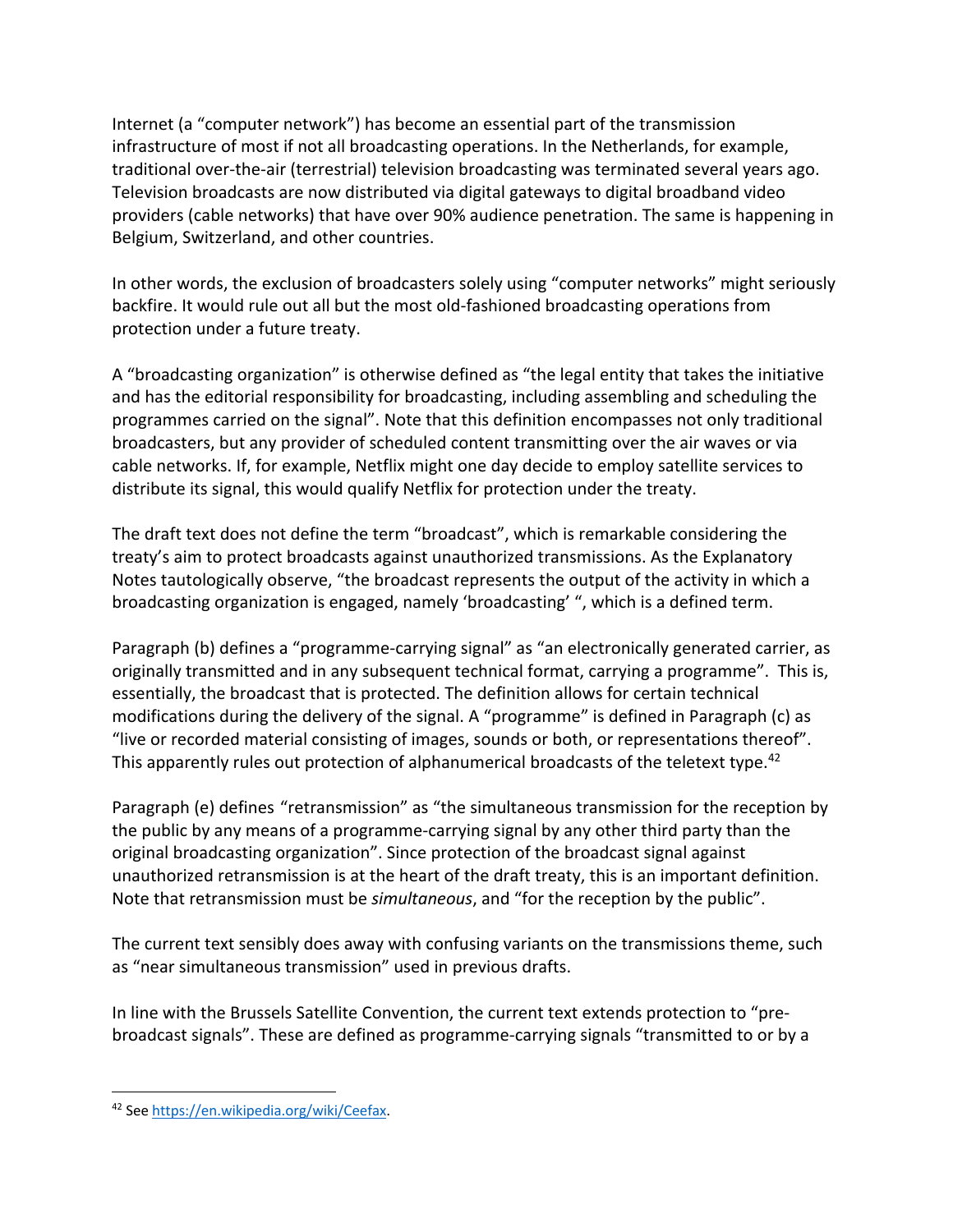broadcasting organization, for the purpose of subsequent transmission to the public" (Paragraph f).

Finally, Paragraph (g) defines "stored programmes" – a term not found in previous drafts of the Treaty. These are previously broadcast programs stored in a "retrieval system" (i.e., a database) from which they can be (re)transmitted or made available to the public online. This concerns so-called catch-up services and other video-on-demand services offering previously broadcast programs. 43

## *Article 3 (Scope of Application)*

Article 3 clarifies the intended scope of protection under the draft treaty. Many of these provisions are superfluous, given the substantive provisions elsewhere in the treaty. Paragraph (4) does provide a useful clarification: the Treaty shall not provide protection in respect of "mere retransmissions by any means of transmission". This rules out protection of cable networks that merely retransmit broadcast programs.

## *Article 4 (Beneficiaries of Protection)*

Article 4 determines the points of attachment for protection under the Treaty, roughly in line with corresponding provisions of the Rome Convention. Note that according to the present draft broadcasting organizations may qualify for protection if the programme-carrying signal is transmitted from a transmitter situated in another Contracting Party. This is more generous than the corresponding rule of the Rome Convention, which allows Contracting States to require that the broadcaster's' headquarters and the transmitter be situated in the same country (Article 6.2 Rome Convention). According to the Explanatory Notes, since this is an "anti-piracy instrument", there is no need for an equivalent provision.

## *Article 5 (National Treatment)*

Article 5(1) sets out the principle of national treatment (or assimilation), in line with Article 5(1) of the Berne Convention. However, Paragraph 2 unequivocally permits Contracting States to apply national treatment only on condition of material reciprocity.

## *Article 6 (Right of Retransmission)*

Article 6 is the first, and most important, material provision of the draft treaty: "Broadcasting organizations shall enjoy the exclusive right of authorizing the retransmission of their programme-carrying signals by any means." As the Explanatory Notes explain, this protects broadcasters "against all retransmissions, by any means, including rebroadcasting and retransmission by wire, by cable or over computer networks, when done by any another entity

<sup>43</sup> See comments on Article 7 below.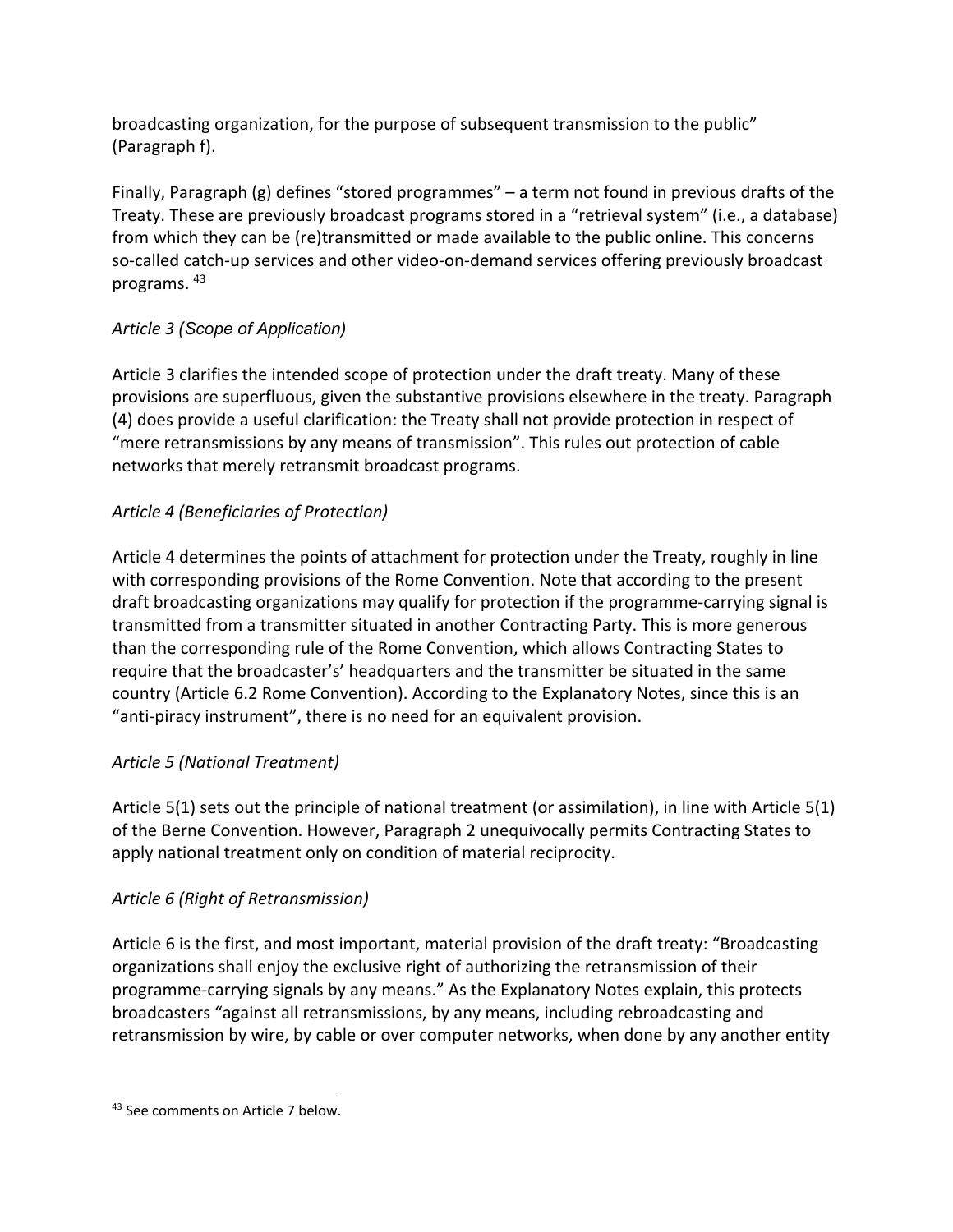than the original broadcasting organization for the reception by the public." Recall that the notion of "retransmission" is limited to acts of simultaneous transmission.

## *Article 7 (Deferred Transmission of Stored Programmes)*

In addition, according to Article 7 (1) broadcasting organizations "shall enjoy [the] exclusive right of authorizing the deferred transmission to the public by any means of the programmecarrying signal used when they provide access to the public to their stored programmes, including providing access to the stored programmes in such a way that members of the public may access them from a place and at a time individually chosen by them". Note that «stored programme» as defined in Article 2(g) refers to previously broadcast programs. Article 7(2) provides for a similar transmission right vis-à-vis third parties (e.g. VOD providers).

The proposed exclusive right of making available previously broadcast programs, which was absent from previous drafts, raises serious questions. First, it is unclear why such a right deserves a place in an instrument that is concerned with "signal piracy", i.e. the unauthorized retransmission of live broadcast signals. Second, it is hard to understand why broadcasting organizations would deserve a special right to control VOD-delivery of broadcast programs, whereas specialized VOD platforms competing in the same market, such as Netflix and Disney Channel, would not.

In any case, as the badly drafted language of Article 7 already suggests, this provision is a misfit and best deleted from future drafts.

### *Article 8 (Use of Pre-broadcast Signals)*

Article 8 allows broadcasting organizations to control the use of so-called "pre-broadcast signals", as defined in Article 2(f). Here the protection of the draft treaty goes well beyond the Rome Convention minima, which are limited to broadcast programmes. By encompassing prebroadcast signals, the draft text follows the example of the Brussels Satellite Convention, which however is limited to satellite transmissions.

Note that Article 9, to be discussed below, allows Contracting States to offer "other adequate and effective protection" instead of an exclusive right of authorizing the (re)transmission of broadcast signals. Most likely, many states would resort to this alternative, since pre-broadcast signals already enjoy protection under telecommunications law in many jurisdictions.

## *Article 9 (Other Adequate and Effective Protection)*

In a major departure from the rights-centric approach followed in earlier drafts, Article 9 permits Contracting States to protect broadcasters against acts of unauthorized retransmission by other means than a grant of exclusive rights. States preferring this route should however notify the WIPO Director-General. Alternative regimes must offer "adequate and effective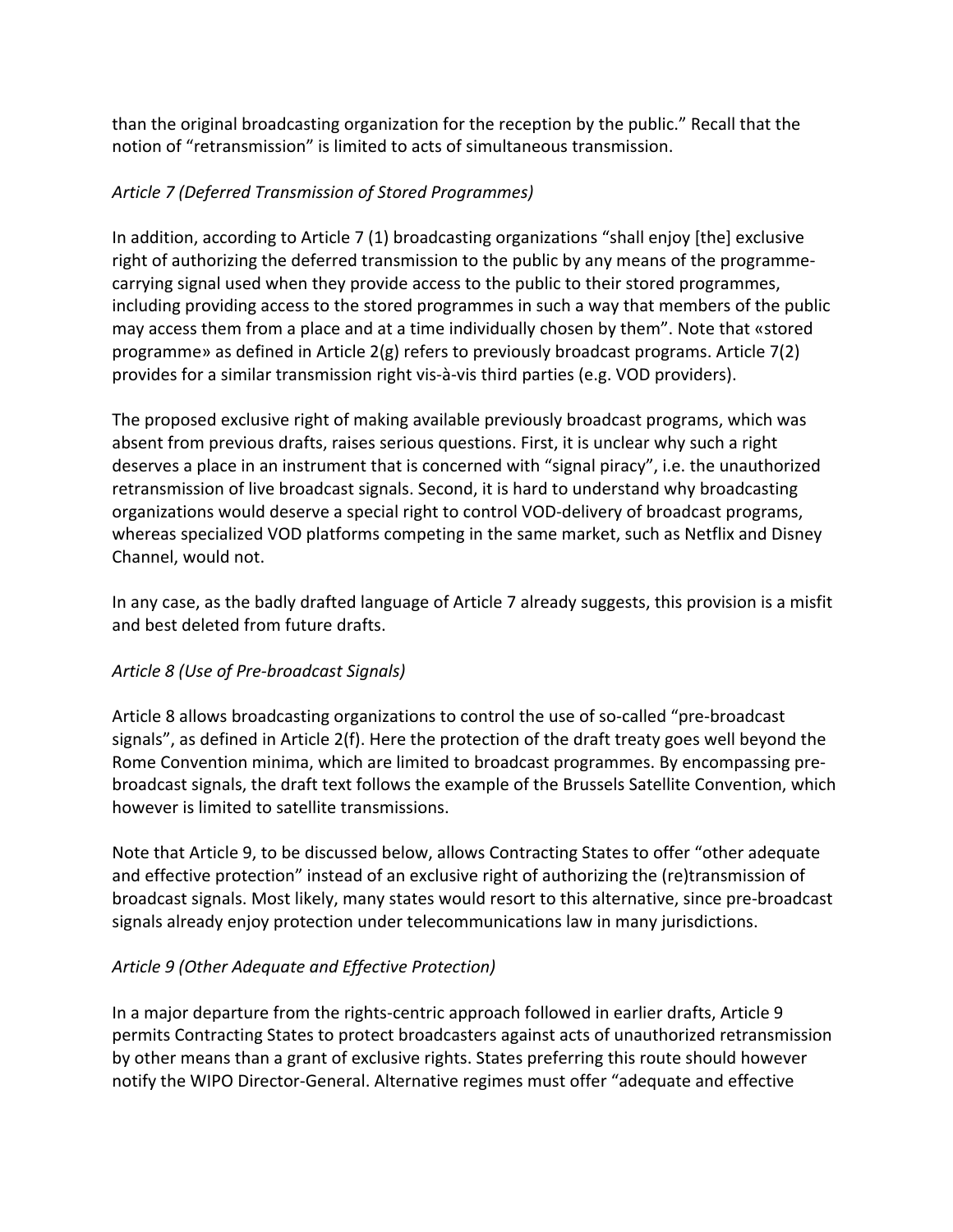protection to broadcasting organizations, through a combination of the rights provided for in Article 6 to 8 and copyright or related rights" (Article 9.1).

Contracting States invoking Article 9 "shall include" one or more of the following regimes: "(i) protection by means of the grant of a copyright or other specific right; (ii) protection by means of the law relating to unfair competition or misappropriation;

(iii) protection by means of telecommunications law and regulations." As the Explanatory Notes clarify, this clause is inspired by Article 3 of the Geneva Phonograms Convention, which – like the present provision – leaves Contracting States discretion as to the legal means of protection.

Article 9, which is the result of an amendment drafted by the United States, $44$  gives Contracting States considerable latitude in meeting the minimum standards of the treaty. As previously observed, protecting broadcasters against "signal piracy" does not necessarily require the introduction of full-fledged IP rights. In many jurisdictions, broadcasters will already derive adequate protection from a combination of copyright in the broadcast content, unfair competition, misappropriation or similar doctrines, and telecommunications law.

### **Article 10. Limitations and Exceptions**

According to Article 10(1) of the draft text, "Contracting Parties may, in their national legislation, provide for the same kinds of limitations or exceptions with regard to the protection of broadcasting organizations as they provide, in their national legislation, in connection with the protection of copyright in literary and artistic works, and the protection of related rights." Similar language can be found in Article 15.2 of the Rome Convention, Article 16(1) of the WPPT, and Article 13(1) of the BTAP.

Unlike the Berne Convention the draft text does not propose any mandatory exceptions. This may lead to the irrational result that broadcasts are subjected to fewer exceptions than the underlying works of authorship. Clearly, this asymmetry should be rectified in future drafts.

The second paragraph subjects exceptions and limitations to the well-known three-step test. While the test has become a staple article in international treaties on copyright and neighboring rights, it is however not immediately evident why it would be appropriate in the present treaty. First, the Rome Convention on which much of the present text is built, does not include a similar test. Second, the alternative approaches towards signal protection expressly validated under Article 9 depart from the rights-based model on which the three-step test is grounded.

## See Agreed statement WPPT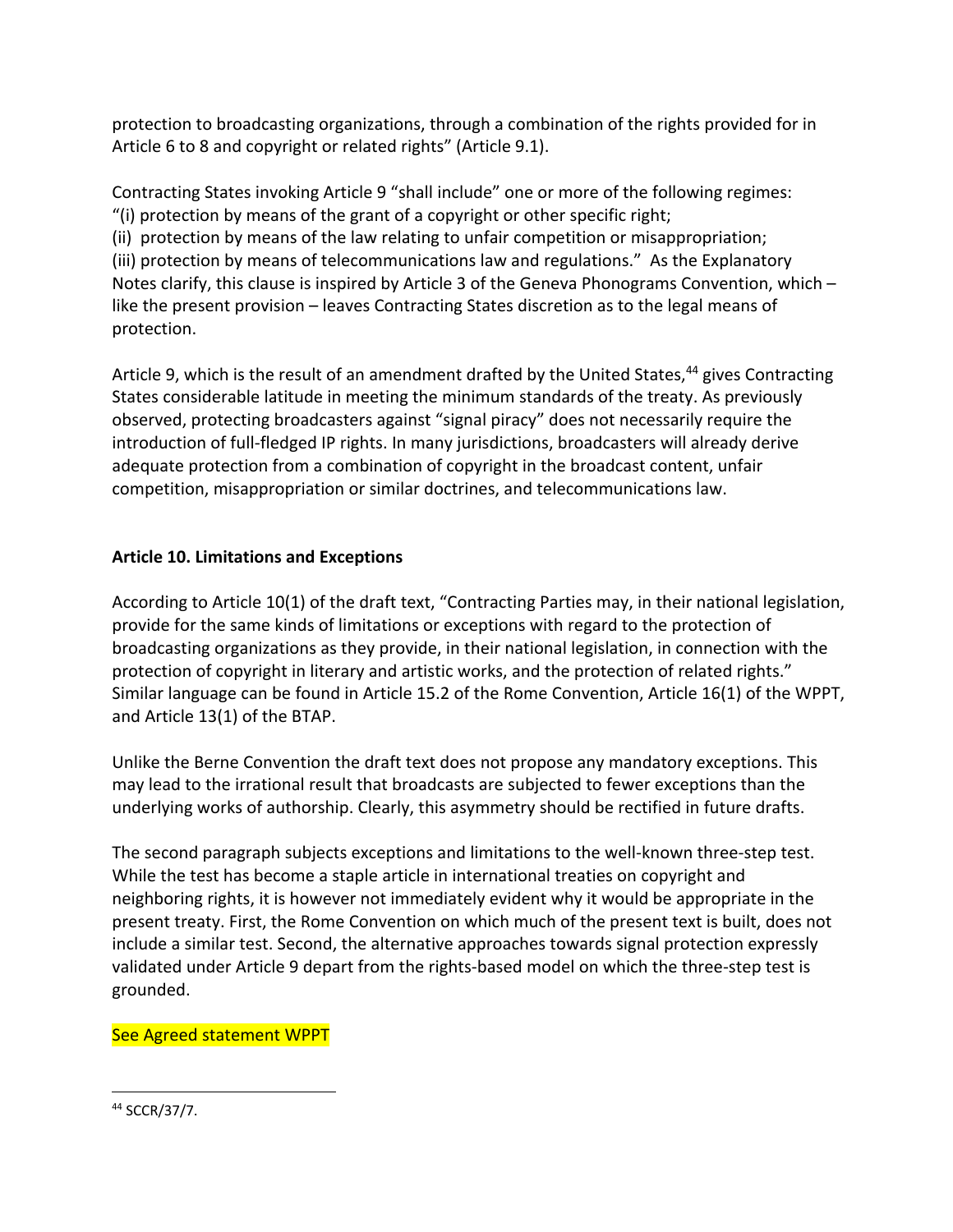**Concerning Article 16:** The agreed statement concerning Article 10 (on Limitations and Exceptions) of the WIPO Copyright Treaty is applicable *mutatis mutandis* also to Article 16 (on Limitations and Exceptions) of the WIPO Performances and Phonograms Treaty.

[The text of the agreed statement concerning Article 10 of the WCT reads as follows: "It is understood that the provisions of Article 10 permit Contracting Parties to carry forward and appropriately extend into the digital environment limitations and exceptions in their national laws which have been considered acceptable under the Berne Convention. Similarly, these provisions should be understood to permit Contracting Parties to devise new exceptions and limitations that are appropriate in the digital network environment.

"It is also understood that Article 10(2) neither reduces nor extends the scope of applicability of the limitations and exceptions permitted by the Berne Convention."]

### *Article 11 (Term of Protection)*

Article 11 requires protection to last "at least, until the end of a period of 20 years computed from the end of the year in which the programme-carrying signal was transmitted." Whereas a term of twenty years corresponds to the Rome Convention minimum (Article 14 (c) Rome Convention), its appropriateness in the present treaty is disputable. If the treaty is indeed primarily intended to protect broadcasters against live transmissions of the broadcast signal, a far shorter term than twenty years (e.g. two years or even just 24 hours from transmission) would be proportionate.<sup>45</sup> Note that the Brussels Satellite Convention does not establish a minimum term of protection.

Yet another question arises in respect to the alternative approaches permitted under Article 9. Protection schemes not based on rights, such as unfair competition, do not come with terms of protection. It is unclear how the draft deals with this complication.

### *Article 12 (Obligations Concerning Technological Measures)*

Article 12 provides for anti-circumvention protection in line with Article 18 WPPT. A novel – and laudable – counterpoint to this is Paragraph 2 that obliges Contracting Parties to "take appropriate measures, as necessary, to ensure that when they provide adequate legal protection and effective legal remedies against the circumvention of effective technological measures, this legal protection does not prevent third parties from enjoying content that is unprotected or no longer protected, as well as the limitations and exceptions provided for in this Treaty." This provision apparently allows states to choose between implementing

<sup>&</sup>lt;sup>45</sup> See Joint NGO letter on the proposed WIPO treaty on broadcasting, May 28, 2018, available at https://www.keionline.org/wp-content/uploads/2018/05/Joint-NGO-Broadcast-28May2018.pdf.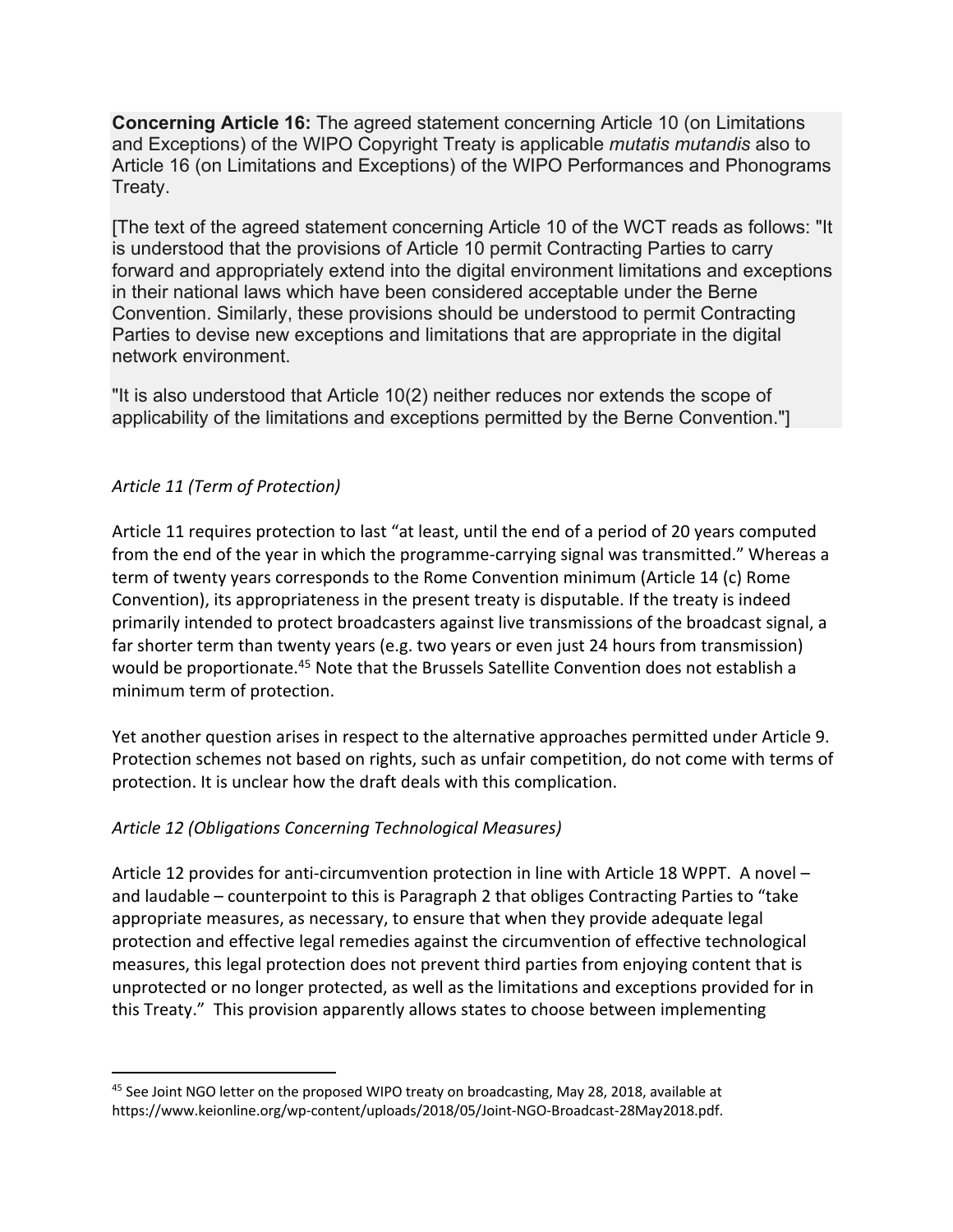exceptions to TPM protection and other 'measures', such as those contemplated in Article 6(4) of the Information Society Directive.

### *Article 13 (Obligations Concerning Rights Management Information)*

This provision closely follows Article 19 WPPT.

### *Article 14 (Formalities)*

This provision literally reproduces Article 20 of the WPPT. According to the Explanatory Notes, "Article 14 states the fundamental principle of formality-free protection." This is a bold statement. Whereas Article 5(2) of the Berne Convention bans formalities in international copyright protection, no such 'fundamental principle' exists in the law of neighboring rights. In fact, the Rome Convention expressly allows formalities for the protection of phonograms (Article 11 RC) and is silent on formalities for the protection of broadcasters.

### *Article 15 (Reservations)*

In contrast to the Rome Convention and the WPPT, Article 15 in its present form does not allow reservations by Contracting Parties. Depending on the outcome of the negotiations, this might be a placeholder.

### *Article 16 (Application in Time)*

Article 16 contains provisions of transitory law. According to Paragraph 2, the protection will have no retro-active affect.

## *Article 17 (Provisions on Enforcement of Rights of Broadcasting Organizations)*

In line with Article 23 WPPT, Article 17 requires Contracting Parties to ensure that "expeditious remedies" and other enforcement procedures are available to broadcasters to prevent and deter infringement.

### *Article 18 (Provisions on Enforcement of Copyright and Related Rights)*

Finally, Article 18 prescribes alternative enforcement standards for Contracting Parties that invoke Article 9 – combining copyright or related rights protection with other regimes. In such cases, states are to ensure that broadcasting organizations have legal standing to enforce these rights.

### **6. Limitations and exceptions**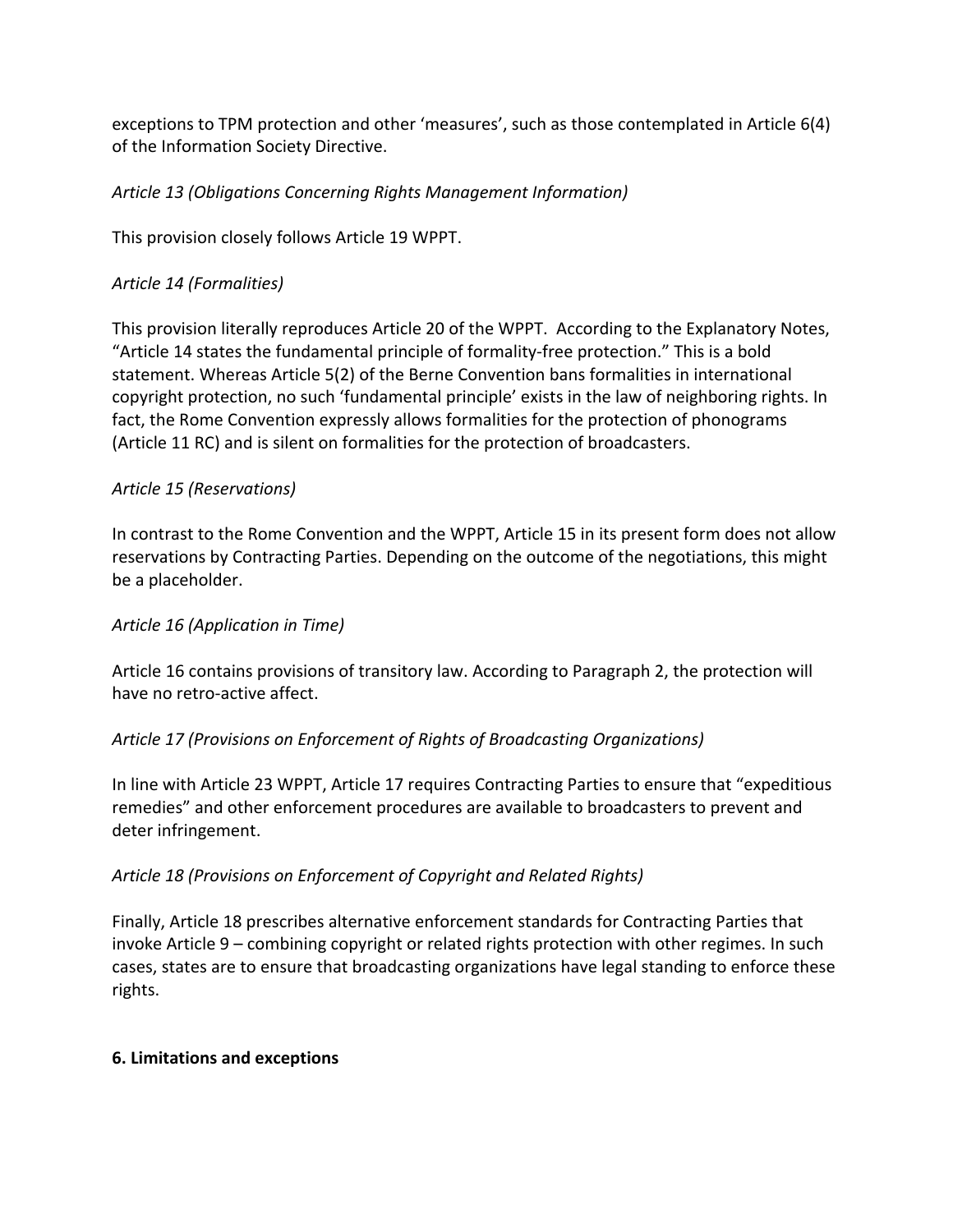Although the scope and breadth of the draft treaty have been reduced in recent years, and the current text concentrates on protecting broadcasters against acts of unauthorized retransmission, the need for robust limitations and exceptions remains. Broadcast content plays an essential informational, cultural and educational role in our modern sound and imagebased society.46 Broadcast programs are also important sources of scientific research, in a variety of disciplines ranging from journalism studies to historical research. Radio and television archives are fundamental to our understanding of recent history, and of the present. Broad and immediate accessibility of broadcast content to educators, journalists, scientists and other researchers, without undue legal and financial impediments, is imperative – especially as regards public service broadcasts. Recall that most public service broadcasters are state-funded, and that many public broadcasters operate under a statutory mission to disseminate content for informational, cultural and educational purposes.47

While the preamble of the present draft text reflects the intention of the Contracting Parties to protect the rights of broadcasting organizations "in a manner as balanced and effective as possible", the substantive provisions on limitations and exceptions are disappointing. While Article 10 allows contracting parties to replicate existing exceptions in the field of copyright and related rights, the draft text leaves this entirely to the states' discretion. Unlike the Berne Convention or the much more recent Marrakesh Treaty,<sup>48</sup> the draft does not provide for limitations or exceptions that are mandatory. This does not reflect the "balance" the Preamble promises.

Broad – and in some cases mandatory – limitations and exceptions are especially desirable when legal protection of broadcasters is shaped in the form of exclusive rights, which remains the preferred model of the draft treaty. Although neighboring rights are generally less extensive than copyrights, the exercise of neighboring rights might encroach upon user freedoms in incisive ways.

For example, in *Pelham* – a case concerning 'sound sampling' – the Court of Justice of the EU interpreted the neighboring right of phonogram producers 2 to extend to every fragment of a sound recording. Therefore, even minute takings of the phonogram were deemed infringing reproductions, "unless that sample is included in the phonogram in a modified form unrecognisable to the ear".<sup>49</sup> The decision illustrates that neighboring rights that are granted without any substantive threshold, such as the proposed broadcaster's right, bear a serious risk of overprotection. It also exemplifies the need for robust limitations and exceptions.

Non-rights approaches, such as the unfair competition regime contemplated in draft Article 9, do not give rise to similar problems. Unfair competition rules generally apply only in

<sup>49</sup> Court of Justice EU, Case C-476/17.

<sup>46</sup> See Akester, p. 32 ff.

<sup>47</sup> For the Netherlands, see https://www.government.nl/topics/the-media-and-broadcasting/media-act-rules-forbroadcasters-and-programming.

<sup>&</sup>lt;sup>48</sup> Marrakesh Treaty to Facilitate Access to Published Works for Persons Who Are Blind, Visually Impaired, or Otherwise Print Disabled, June 27, 2013.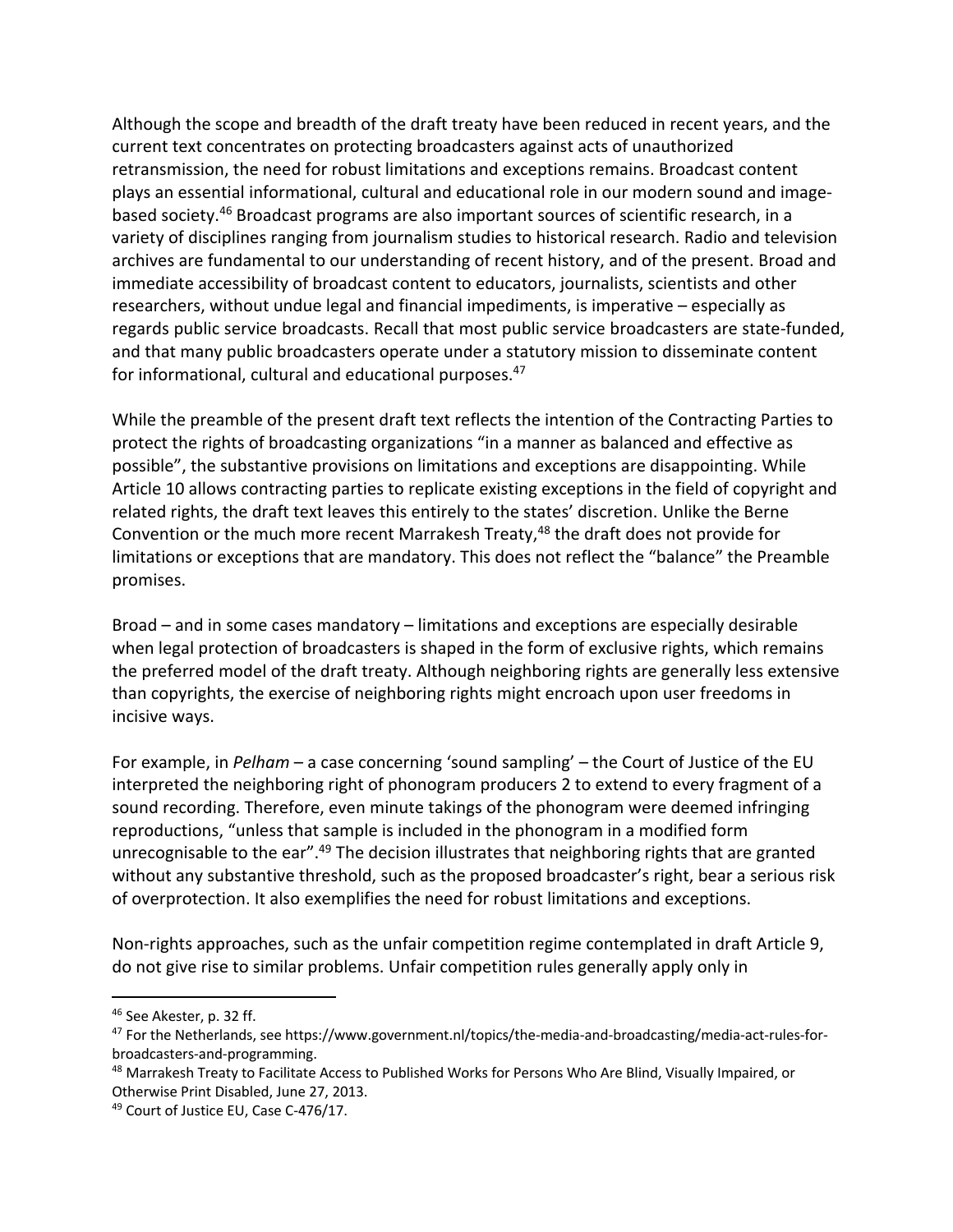competitive situations, whereas beneficiaries of exceptions and limitations would in many cases have no competitive aims. Concomitantly, the need for statutory limitations and exceptions would be less evident.

Since the primary focus of the proposed treaty is on protecting broadcasters against unauthorized retransmission, limitations and exceptions should particularly allow uses that involve acts of retransmission. Educational uses immediately come to mind.<sup>50</sup> Since the COVID-19 pandemic, online (distance) education has become normal in many fields of education. With admirable foresight, the SCCR already prioritized distance education in its work on a possible instrument on limitations and exceptions.<sup>51</sup> The present draft treaty should anticipate this development, by mandating limitations and exceptions that allow the retransmission of broadcasts by online educators.

Acts of unauthorized retransmission of broadcasts could also be legitimate for news reporting purposes, or in cases of pandemics or other national emergencies. Retransmission of broadcast programs might also occur in the context of legitimate research activities, for example in large collaborative text and data mining operations. Note that text and data mining for scientific research purposes necessarily involves archiving and making available of source materials for scientific verification purposes.<sup>52</sup>

### **7. Conclusion**

In conclusion, the case for an international treaty for the protection of broadcasting organizations remains weak. The only convincing argument in support of protection is the need to remedy signal piracy. However, such protection is already widely available in national law under a variety of legal regimes: copyright, unfair competition law, telecommunications law and criminal law.

As the protracted discussions in the SCCR have demonstrated, granting special rights to broadcasters also presents international law makers with conceptual challenges, since the notions of "broadcasting" and "broadcasting organization" are increasingly elusive.

Nevertheless, the current Draft Treaty Text, while far from flawless, is much improved over earlier versions. Following the "signal-based" approach mandated by the WIPO General Assembly, its main focus is now on protecting traditional broadcasters against acts of unauthorized retransmission. Moreover, the latest draft allows states considerable flexibility in the way protection is implemented: by creating a special right or through alternative legal means.

<sup>&</sup>lt;sup>50</sup> See R. Xalabarder, Copyright and Digital Distance Education: The Use of Pre-Existing Works in Distance Education Through the Internet, Columbia Journal of Law & the Arts. Vol,26 No. 2, (spring 2003), 101-178. <sup>51</sup> SCCR/42/4.

<sup>52</sup> Cf. Article 3(2) of the EU Digital Single Market Directive.